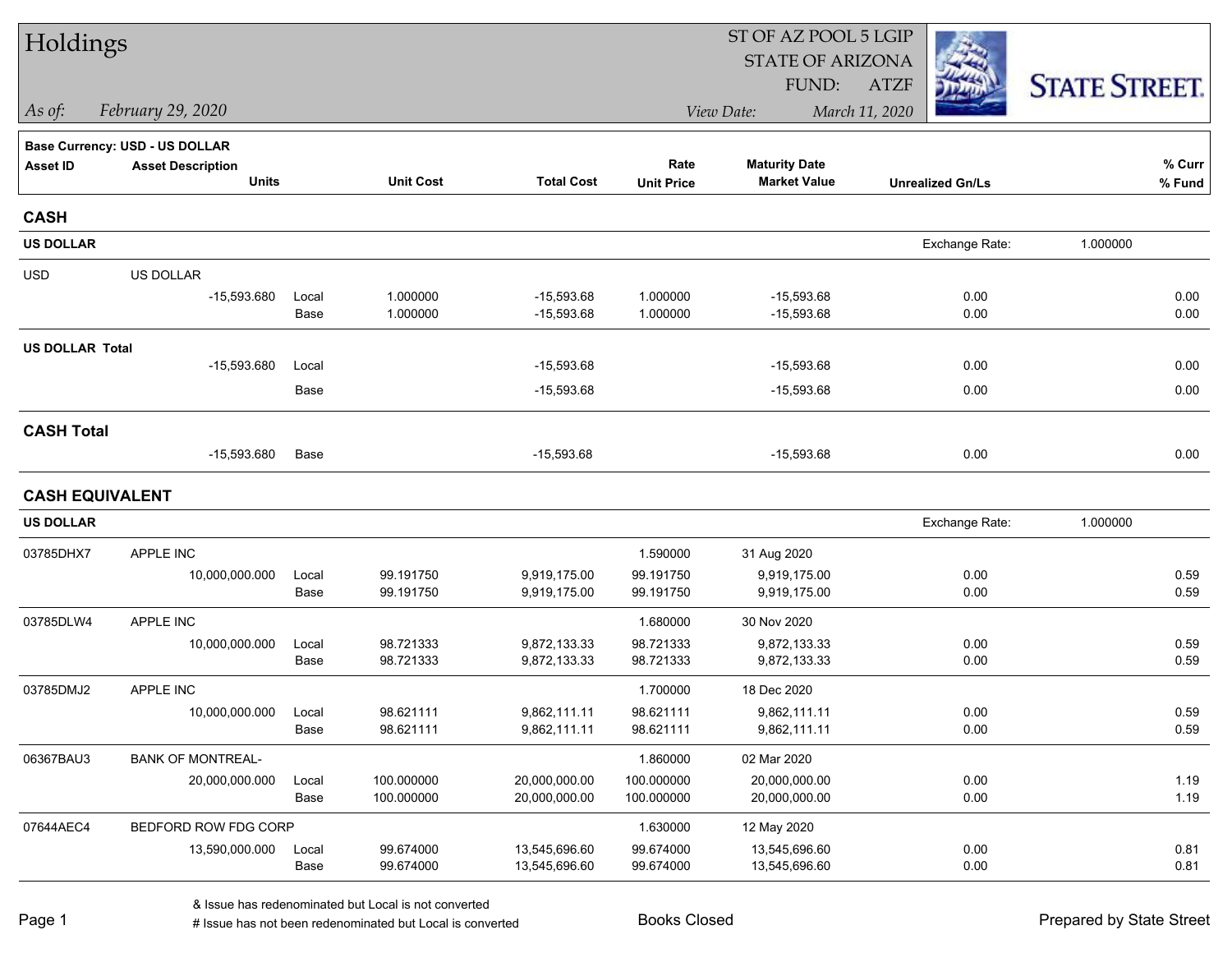| Holdings        |                                          |       |                        |                   |                           | ST OF AZ POOL 5 LGIP                        |                |                         |                      |
|-----------------|------------------------------------------|-------|------------------------|-------------------|---------------------------|---------------------------------------------|----------------|-------------------------|----------------------|
|                 |                                          |       |                        |                   |                           | <b>STATE OF ARIZONA</b>                     |                |                         |                      |
|                 |                                          |       |                        |                   |                           | FUND:                                       | <b>ATZF</b>    |                         | <b>STATE STREET.</b> |
| $\vert$ As of:  | February 29, 2020                        |       |                        |                   |                           | View Date:                                  | March 11, 2020 |                         |                      |
|                 |                                          |       |                        |                   |                           |                                             |                |                         |                      |
|                 | <b>Base Currency: USD - US DOLLAR</b>    |       |                        |                   |                           |                                             |                |                         |                      |
| <b>Asset ID</b> | <b>Asset Description</b><br><b>Units</b> |       | <b>Unit Cost</b>       | <b>Total Cost</b> | Rate<br><b>Unit Price</b> | <b>Maturity Date</b><br><b>Market Value</b> |                | <b>Unrealized Gn/Ls</b> | % Curr<br>% Fund     |
|                 |                                          |       |                        |                   |                           |                                             |                |                         |                      |
| 07644AGM0       | BEDFORD ROW FDG CORP                     |       |                        |                   | 1.740000                  | 21 Jul 2020                                 |                |                         |                      |
|                 | 15,000,000.000                           | Local | 99.313667<br>99.313667 | 14,897,050.00     | 99.313667                 | 14,897,050.00<br>14,897,050.00              |                | 0.00                    | 0.89                 |
|                 |                                          | Base  |                        | 14,897,050.00     | 99.313667                 |                                             |                | 0.00                    | 0.89                 |
| 08465RC90       | BERKSHIRE HATHAWAY ENE                   |       |                        |                   | 1.710000                  | 09 Mar 2020                                 |                |                         |                      |
|                 | 2,300,000.000                            | Local | 99.962000              | 2,299,126.00      | 99.962000                 | 2,299,126.00                                |                | 0.00                    | 0.14                 |
|                 |                                          | Base  | 99.962000              | 2,299,126.00      | 99.962000                 | 2,299,126.00                                |                | 0.00                    | 0.14                 |
| 08465RCK5       | BERKSHIRE HATHAWAY ENE                   |       |                        |                   | 1.710000                  | 19 Mar 2020                                 |                |                         |                      |
|                 | 10,000,000.000                           | Local | 99.914500              | 9,991,450.00      | 99.914500                 | 9,991,450.00                                |                | 0.00                    | 0.59                 |
|                 |                                          | Base  | 99.914500              | 9,991,450.00      | 99.914500                 | 9,991,450.00                                |                | 0.00                    | 0.59                 |
| 08465RCK5       | BERKSHIRE HATHAWAY ENE                   |       |                        |                   | 1.720000                  | 19 Mar 2020                                 |                |                         |                      |
|                 | 10,000,000.000                           | Local | 99.914000              | 9,991,400.00      | 99.914000                 | 9,991,400.00                                |                | 0.00                    | 0.59                 |
|                 |                                          | Base  | 99.914000              | 9,991,400.00      | 99.914000                 | 9,991,400.00                                |                | 0.00                    | 0.59                 |
| 08465RCS8       | BERKSHIRE HATHAWAY ENE                   |       |                        |                   | 1.720000                  | 26 Mar 2020                                 |                |                         |                      |
|                 | 10,000,000.000                           | Local | 99.880556              | 9,988,055.55      | 99.880556                 | 9,988,055.55                                |                | 0.00                    | 0.59                 |
|                 |                                          | Base  | 99.880556              | 9,988,055.55      | 99.880556                 | 9,988,055.55                                |                | 0.00                    | 0.59                 |
| 1247P2C28       | CAFCO LLC                                |       |                        |                   | 1.840000                  | 02 Mar 2020                                 |                |                         |                      |
|                 | 10,000,000.000                           | Local | 99.994889              | 9,999,488.89      | 99.994889                 | 9,999,488.89                                |                | 0.00                    | 0.60                 |
|                 |                                          | Base  | 99.994889              | 9,999,488.89      | 99.994889                 | 9,999,488.89                                |                | 0.00                    | 0.60                 |
| 13738JCW8       | CAN AST + CAN LTD JT                     |       |                        |                   | 1.880000                  | 30 Mar 2020                                 |                |                         |                      |
|                 | 20,000,000.000                           | Local | 99.848556              | 19,969,711.11     | 99.848556                 | 19,969,711.11                               |                | 0.00                    | 1.19                 |
|                 |                                          | Base  | 99.848556              | 19,969,711.11     | 99.848556                 | 19,969,711.11                               |                | 0.00                    | 1.19                 |
| 13738JDE7       | CAN AST + CAN LTD JT                     |       |                        |                   | 1.640000                  | 14 Apr 2020                                 |                |                         |                      |
|                 | 15,000,000.000                           | Local | 99.799556              | 14,969,933.34     | 99.799556                 | 14,969,933.34                               |                | 0.00                    | 0.89                 |
|                 |                                          | Base  | 99.799556              | 14,969,933.34     | 99.799556                 | 14,969,933.34                               |                | 0.00                    | 0.89                 |
| 13738JE55       | CAN AST + CAN LTD JT                     |       |                        |                   | 1.690000                  | 05 May 2020                                 |                |                         |                      |
|                 | 15,000,000.000                           | Local | 99.694861              | 14,954,229.17     | 99.694861                 | 14,954,229.17                               |                | 0.00                    | 0.89                 |
|                 |                                          | Base  | 99.694861              | 14,954,229.17     | 99.694861                 | 14,954,229.17                               |                | 0.00                    | 0.89                 |
| 15060XC42       | CEDAR SPRING CPTL CO                     |       |                        |                   | 1.660000                  | 04 Mar 2020                                 |                |                         |                      |
|                 | 15,000,000.000                           | Local | 99.986167              | 14,997,925.00     | 99.986167                 | 14,997,925.00                               |                | 0.00                    | 0.89                 |
|                 |                                          | Base  | 99.986167              | 14,997,925.00     | 99.986167                 | 14,997,925.00                               |                | 0.00                    | 0.89                 |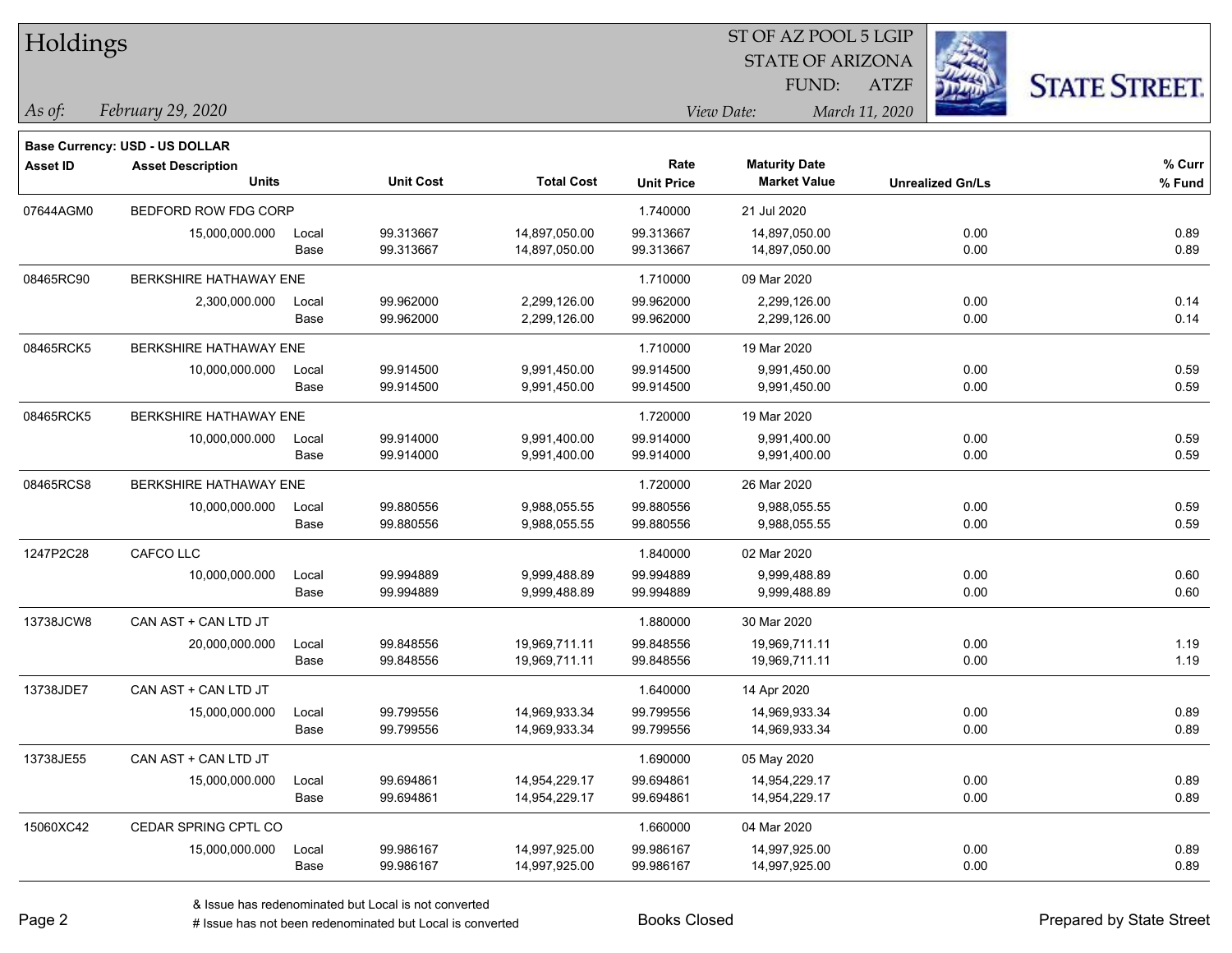| Holdings        |                                |       |                  |                   | ST OF AZ POOL 5 LGIP |                         |                         |                      |  |  |
|-----------------|--------------------------------|-------|------------------|-------------------|----------------------|-------------------------|-------------------------|----------------------|--|--|
|                 |                                |       |                  |                   |                      | <b>STATE OF ARIZONA</b> |                         |                      |  |  |
|                 |                                |       |                  |                   |                      | FUND:                   | <b>ATZF</b>             | <b>STATE STREET.</b> |  |  |
| As of:          | February 29, 2020              |       |                  |                   |                      | View Date:              | March 11, 2020          |                      |  |  |
|                 | Base Currency: USD - US DOLLAR |       |                  |                   |                      |                         |                         |                      |  |  |
| <b>Asset ID</b> | <b>Asset Description</b>       |       |                  |                   | Rate                 | <b>Maturity Date</b>    |                         | % Curr               |  |  |
|                 | <b>Units</b>                   |       | <b>Unit Cost</b> | <b>Total Cost</b> | <b>Unit Price</b>    | <b>Market Value</b>     | <b>Unrealized Gn/Ls</b> | % Fund               |  |  |
| 15060XCG5       | CEDAR SPRING CPTL CO           |       |                  |                   | 1.680000             | 16 Mar 2020             |                         |                      |  |  |
|                 | 20,000,000.000                 | Local | 99.930000        | 19,986,000.00     | 99.930000            | 19,986,000.00           | 0.00                    | 1.19                 |  |  |
|                 |                                | Base  | 99.930000        | 19,986,000.00     | 99.930000            | 19,986,000.00           | 0.00                    | 1.19                 |  |  |
| 15060XDQ2       | CEDAR SPRING CPTL CO           |       |                  |                   | 1.660000             | 24 Apr 2020             |                         |                      |  |  |
|                 | 15,000,000.000                 | Local | 99.751000        | 14,962,650.00     | 99.751000            | 14,962,650.00           | 0.00                    | 0.89                 |  |  |
|                 |                                | Base  | 99.751000        | 14,962,650.00     | 99.751000            | 14,962,650.00           | 0.00                    | 0.89                 |  |  |
| 16677JJH0       | <b>CHEVRON CORP</b>            |       |                  |                   | 1.600000             | 17 Sep 2020             |                         |                      |  |  |
|                 | 10,000,000.000                 | Local | 99.111111        | 9,911,111.11      | 99.111111            | 9,911,111.11            | 0.00                    | 0.59                 |  |  |
|                 |                                | Base  | 99.111111        | 9,911,111.11      | 99.111111            | 9,911,111.11            | 0.00                    | 0.59                 |  |  |
| 17177LC51       | CIESCO LLC                     |       |                  |                   | 1.840000             | 05 Mar 2020             |                         |                      |  |  |
|                 | 19,750,000.000                 | Local | 99.979556        | 19,745,962.22     | 99.979556            | 19,745,962.22           | 0.00                    | 1.18                 |  |  |
|                 |                                | Base  | 99.979556        | 19,745,962.22     | 99.979556            | 19,745,962.22           | 0.00                    | 1.18                 |  |  |
| 19121ACT6       | COCA-COLA COMPANY              |       |                  |                   | 1.690000             | 27 Mar 2020             |                         |                      |  |  |
|                 | 10,000,000.000                 | Local | 99.877944        | 9,987,794.44      | 99.877944            | 9,987,794.44            | 0.00                    | 0.59                 |  |  |
|                 |                                | Base  | 99.877944        | 9,987,794.44      | 99.877944            | 9,987,794.44            | 0.00                    | 0.59                 |  |  |
| 19121ACT6       | COCA-COLA COMPANY              |       |                  |                   | 1.930000             | 27 Mar 2020             |                         |                      |  |  |
|                 | 10,000,000.000                 | Local | 99.860611        | 9,986,061.11      | 99.860611            | 9,986,061.11            | 0.00                    | 0.59                 |  |  |
|                 |                                | Base  | 99.860611        | 9,986,061.11      | 99.860611            | 9,986,061.11            | 0.00                    | 0.59                 |  |  |
| 2063C0C91       | CONCORD MIN CPTL CO            |       |                  |                   | 1.900000             | 09 Mar 2020             |                         |                      |  |  |
|                 | 10,000,000.000                 | Local | 99.957778        | 9,995,777.78      | 99.957778            | 9,995,777.78            | 0.00                    | 0.60                 |  |  |
|                 |                                | Base  | 99.957778        | 9,995,777.78      | 99.957778            | 9,995,777.78            | 0.00                    | 0.60                 |  |  |
| 2063C0DW9       | CONCORD MIN CPTL CO            |       |                  |                   | 1.770000             | 30 Apr 2020             |                         |                      |  |  |
|                 | 16,192,000.000                 | Local | 99.705000        | 16,144,233.60     | 99.705000            | 16,144,233.60           | 0.00                    | 0.96                 |  |  |
|                 |                                | Base  | 99.705000        | 16, 144, 233.60   | 99.705000            | 16,144,233.60           | 0.00                    | 0.96                 |  |  |
| 2063C0EC2       | CONCORD MIN CPTL CO            |       |                  |                   | 1.870000             | 12 May 2020             |                         |                      |  |  |
|                 | 20,000,000.000                 | Local | 99.626000        | 19,925,200.00     | 99.626000            | 19,925,200.00           | 0.00                    | 1.19                 |  |  |
|                 |                                | Base  | 99.626000        | 19,925,200.00     | 99.626000            | 19,925,200.00           | 0.00                    | 1.19                 |  |  |
| 22599G006       | CREDIT AGRICOLE REPO REPO      |       |                  |                   | 1.560000             | 02 Mar 2020             |                         |                      |  |  |
|                 | 22,285,417.600                 | Local | 100.000000       | 22,285,417.60     | 100.000000           | 22,285,417.60           | 0.00                    | 1.33                 |  |  |
|                 |                                | Base  | 100.000000       | 22,285,417.60     | 100.000000           | 22,285,417.60           | 0.00                    | 1.33                 |  |  |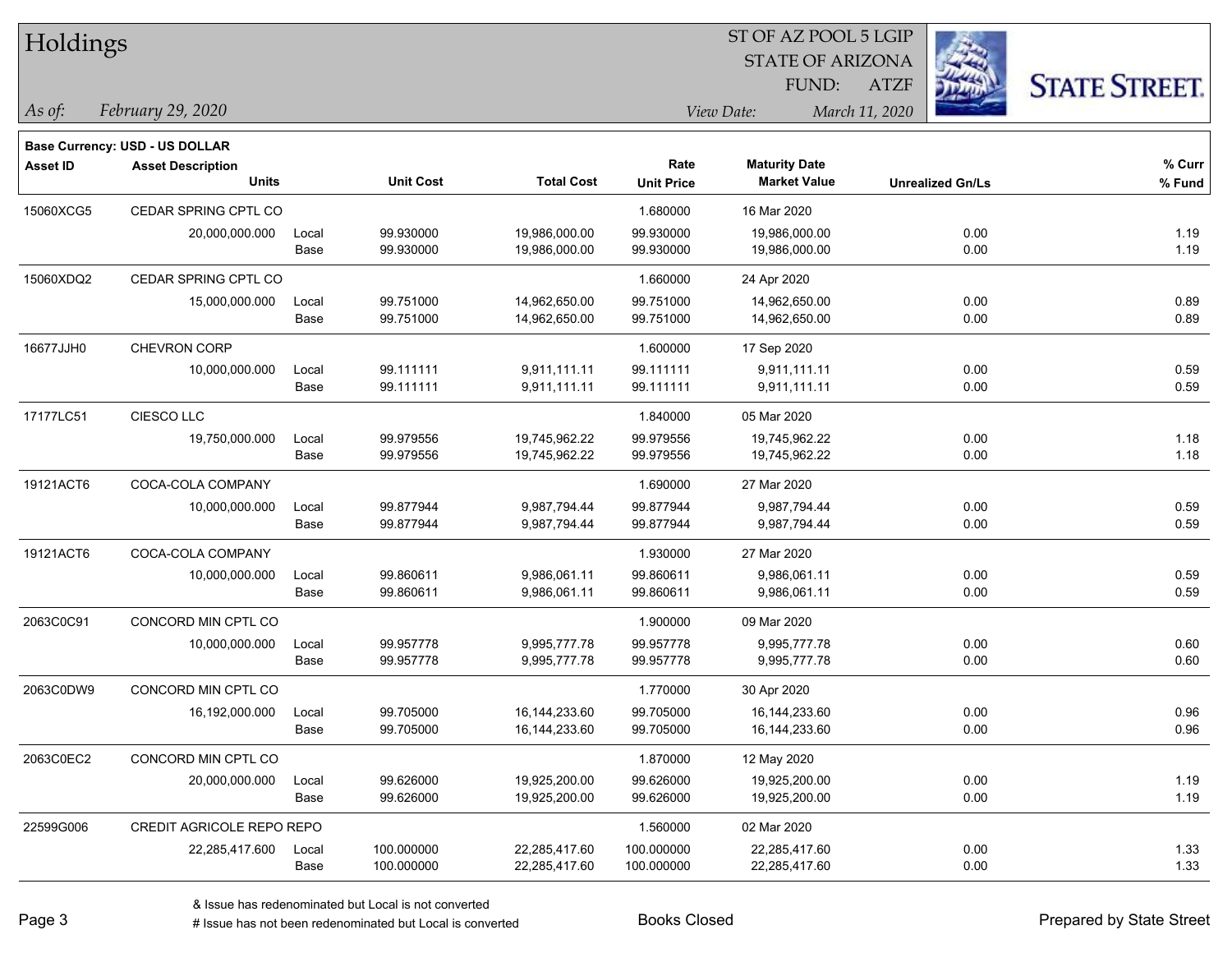| Holdings        |                                       |       |                  |                   | ST OF AZ POOL 5 LGIP |                         |      |                         |                      |  |
|-----------------|---------------------------------------|-------|------------------|-------------------|----------------------|-------------------------|------|-------------------------|----------------------|--|
|                 |                                       |       |                  |                   |                      | <b>STATE OF ARIZONA</b> |      |                         |                      |  |
|                 |                                       |       |                  |                   |                      | FUND:                   | ATZF |                         | <b>STATE STREET.</b> |  |
| As of:          | February 29, 2020                     |       |                  |                   | View Date:           |                         |      |                         |                      |  |
|                 | <b>Base Currency: USD - US DOLLAR</b> |       |                  |                   |                      |                         |      |                         |                      |  |
| <b>Asset ID</b> | <b>Asset Description</b>              |       |                  |                   | Rate                 | <b>Maturity Date</b>    |      |                         | % Curr               |  |
|                 | <b>Units</b>                          |       | <b>Unit Cost</b> | <b>Total Cost</b> | <b>Unit Price</b>    | <b>Market Value</b>     |      | <b>Unrealized Gn/Ls</b> | % Fund               |  |
| 22845APX2       | CROWN POINT CAP CO.                   |       |                  |                   | 1.820880             | 08 Jul 2020             |      |                         |                      |  |
|                 | 20,000,000.000                        | Local | 100.000000       | 20,000,000.00     | 100.000000           | 20,000,000.00           |      | 0.00                    | 1.19                 |  |
|                 |                                       | Base  | 100.000000       | 20,000,000.00     | 100.000000           | 20,000,000.00           |      | 0.00                    | 1.19                 |  |
| 22845AQR4       | CROWN POINT CAP CO.                   |       |                  |                   | 1.797750             | 05 Nov 2020             |      |                         |                      |  |
|                 | 10,000,000.000                        | Local | 100.000000       | 10,000,000.00     | 100.000000           | 10,000,000.00           |      | 0.00                    | 0.60                 |  |
|                 |                                       | Base  | 100.000000       | 10,000,000.00     | 100.000000           | 10,000,000.00           |      | 0.00                    | 0.60                 |  |
| 2284K2CK5       | CROWN POINT CAP CO.                   |       |                  |                   | 1.925000             | 01 Jun 2020             |      |                         |                      |  |
|                 | 15,000,000.000                        | Local | 100.000000       | 15,000,000.00     | 100.000000           | 15,000,000.00           |      | 0.00                    | 0.89                 |  |
|                 |                                       | Base  | 100.000000       | 15,000,000.00     | 100.000000           | 15,000,000.00           |      | 0.00                    | 0.89                 |  |
| 2546R2CS3       | WALT DISNEY CO                        |       |                  |                   | 1.930000             | 26 Mar 2020             |      |                         |                      |  |
|                 | 10,000,000.000                        | Local | 99.865972        | 9,986,597.22      | 99.865972            | 9,986,597.22            |      | 0.00                    | 0.59                 |  |
|                 |                                       | Base  | 99.865972        | 9,986,597.22      | 99.865972            | 9,986,597.22            |      | 0.00                    | 0.59                 |  |
| 2546R2DW3       | WALT DISNEY CO                        |       |                  |                   | 1.630000             | 30 Apr 2020             |      |                         |                      |  |
|                 | 20,000,000.000                        | Local | 99.728333        | 19,945,666.67     | 99.728333            | 19,945,666.67           |      | 0.00                    | 1.19                 |  |
|                 |                                       | Base  | 99.728333        | 19,945,666.67     | 99.728333            | 19,945,666.67           |      | 0.00                    | 1.19                 |  |
| 30229ACX5       | EXXON MOBIL CORP                      |       |                  |                   | 1.690000             | 31 Mar 2020             |      |                         |                      |  |
|                 | 20,000,000.000                        | Local | 99.859167        | 19,971,833.33     | 99.859167            | 19,971,833.33           |      | 0.00                    | 1.19                 |  |
|                 |                                       | Base  | 99.859167        | 19,971,833.33     | 99.859167            | 19,971,833.33           |      | 0.00                    | 1.19                 |  |
| 30229AD63       | <b>EXXON MOBIL CORP</b>               |       |                  |                   | 1.700000             | 06 Apr 2020             |      |                         |                      |  |
|                 | 20,000,000.000                        | Local | 99.830000        | 19,966,000.00     | 99.830000            | 19,966,000.00           |      | 0.00                    | 1.19                 |  |
|                 |                                       | Base  | 99.830000        | 19,966,000.00     | 99.830000            | 19,966,000.00           |      | 0.00                    | 1.19                 |  |
| 30229ADW6       | <b>EXXON MOBIL CORP</b>               |       |                  |                   | 1.610000             | 30 Apr 2020             |      |                         |                      |  |
|                 | 10,000,000.000                        | Local | 99.731667        | 9,973,166.66      | 99.731667            | 9,973,166.66            |      | 0.00                    | 0.59                 |  |
|                 |                                       | Base  | 99.731667        | 9,973,166.66      | 99.731667            | 9,973,166.66            |      | 0.00                    | 0.59                 |  |
| 30601YE50       | FAIRWAY FINANCE CORP                  |       |                  |                   | 1.655000             | 01 Apr 2020             |      |                         |                      |  |
|                 | 8,000,000.000                         | Local | 100.000000       | 8,000,000.00      | 100.000000           | 8,000,000.00            |      | 0.00                    | 0.48                 |  |
|                 |                                       | Base  | 100.000000       | 8,000,000.00      | 100.000000           | 8,000,000.00            |      | 0.00                    | 0.48                 |  |
| 37829ACG1       | GLENCOVE FDG DAC/LLC                  |       |                  |                   | 1.766130             | 22 May 2020             |      |                         |                      |  |
|                 | 15,000,000.000                        | Local | 100.000000       | 15,000,000.00     | 100.000000           | 15,000,000.00           |      | 0.00                    | 0.89                 |  |

-

Base 100.000000 15,000,000.00 100.000000 15,000,000.00 0.00 0.89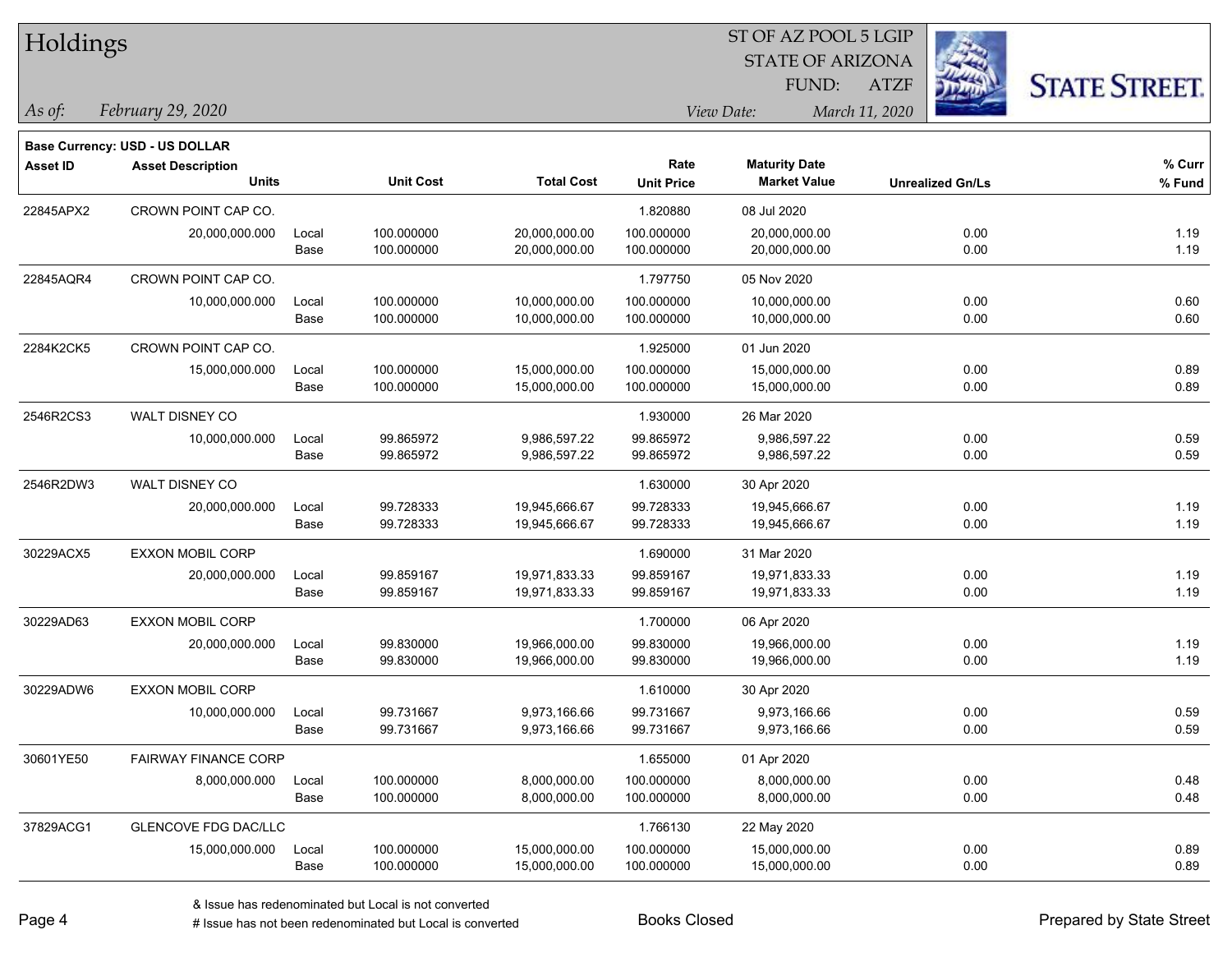| Holdings        |                                |       |                  |                   | ST OF AZ POOL 5 LGIP |                         |                |                         |                      |  |
|-----------------|--------------------------------|-------|------------------|-------------------|----------------------|-------------------------|----------------|-------------------------|----------------------|--|
|                 |                                |       |                  |                   |                      | <b>STATE OF ARIZONA</b> |                |                         |                      |  |
|                 |                                |       |                  |                   |                      | FUND:                   | ATZF           |                         | <b>STATE STREET.</b> |  |
| As of:          | February 29, 2020              |       |                  |                   |                      | View Date:              | March 11, 2020 |                         |                      |  |
|                 | Base Currency: USD - US DOLLAR |       |                  |                   |                      |                         |                |                         |                      |  |
| <b>Asset ID</b> | <b>Asset Description</b>       |       |                  |                   | Rate                 | <b>Maturity Date</b>    |                |                         | % Curr               |  |
|                 | <b>Units</b>                   |       | <b>Unit Cost</b> | <b>Total Cost</b> | <b>Unit Price</b>    | <b>Market Value</b>     |                | <b>Unrealized Gn/Ls</b> | % Fund               |  |
| 37829ACQ9       | GLENCOVE FDG DAC/LLC           |       |                  |                   | 1.753380             | 23 Oct 2020             |                |                         |                      |  |
|                 | 10,000,000.000                 | Local | 100.000000       | 10,000,000.00     | 100.000000           | 10,000,000.00           |                | 0.00                    | 0.60                 |  |
|                 |                                | Base  | 100.000000       | 10,000,000.00     | 100.000000           | 10,000,000.00           |                | 0.00                    | 0.60                 |  |
| 37829ACR7       | <b>GLENCOVE FDG DAC/LLC</b>    |       |                  |                   | 1.857130             | 27 Oct 2020             |                |                         |                      |  |
|                 | 10,000,000.000                 | Local | 100.000000       | 10,000,000.00     | 100.000000           | 10,000,000.00           |                | 0.00                    | 0.60                 |  |
|                 |                                | Base  | 100.000000       | 10,000,000.00     | 100.000000           | 10,000,000.00           |                | 0.00                    | 0.60                 |  |
| 37829ADA3       | <b>GLENCOVE FDG DAC/LLC</b>    |       |                  |                   | 1.796750             | 13 Nov 2020             |                |                         |                      |  |
|                 | 15,000,000.000                 | Local | 100.000000       | 15,000,000.00     | 100.000000           | 15,000,000.00           |                | 0.00                    | 0.89                 |  |
|                 |                                | Base  | 100.000000       | 15,000,000.00     | 100.000000           | 15,000,000.00           |                | 0.00                    | 0.89                 |  |
| 38346LCC8       | <b>GOTHAM FDG CORP</b>         |       |                  |                   | 1.720000             | 12 Mar 2020             |                |                         |                      |  |
|                 | 10,000,000.000                 | Local | 99.947444        | 9,994,744.44      | 99.947444            | 9,994,744.44            |                | 0.00                    | 0.60                 |  |
|                 |                                | Base  | 99.947444        | 9,994,744.44      | 99.947444            | 9,994,744.44            |                | 0.00                    | 0.60                 |  |
| 38346LD37       | <b>GOTHAM FDG CORP</b>         |       |                  |                   | 1.650000             | 03 Apr 2020             |                |                         |                      |  |
|                 | 20,000,000.000                 | Local | 99.848750        | 19,969,750.00     | 99.848750            | 19,969,750.00           |                | 0.00                    | 1.19                 |  |
|                 |                                | Base  | 99.848750        | 19,969,750.00     | 99.848750            | 19,969,750.00           |                | 0.00                    | 1.19                 |  |
| 40588LCG2       | HALKIN FINANCE LLC USC         |       |                  |                   | 1.900000             | 16 Mar 2020             |                |                         |                      |  |
|                 | 10,000,000.000                 | Local | 99.920833        | 9,992,083.33      | 99.920833            | 9,992,083.33            |                | 0.00                    | 0.59                 |  |
|                 |                                | Base  | 99.920833        | 9,992,083.33      | 99.920833            | 9,992,083.33            |                | 0.00                    | 0.59                 |  |
| 40588LCW7       | <b>HALKIN FINANCE LLC USC</b>  |       |                  |                   | 1.680000             | 30 Mar 2020             |                |                         |                      |  |
|                 | 20,000,000.000                 | Local | 99.864667        | 19,972,933.33     | 99.864667            | 19,972,933.33           |                | 0.00                    | 1.19                 |  |
|                 |                                | Base  | 99.864667        | 19,972,933.33     | 99.864667            | 19,972,933.33           |                | 0.00                    | 1.19                 |  |
| 40588LDW6       | HALKIN FINANCE LLC USC         |       |                  |                   | 1.920000             | 30 Apr 2020             |                |                         |                      |  |
|                 | 20,000,000.000                 | Local | 99.680000        | 19,936,000.00     | 99.680000            | 19,936,000.00           |                | 0.00                    | 1.19                 |  |
|                 |                                | Base  | 99.680000        | 19,936,000.00     | 99.680000            | 19,936,000.00           |                | 0.00                    | 1.19                 |  |
| 45779PCD8       | INSTITUTIONAL SECURED          |       |                  |                   | 1.750000             | 13 Mar 2020             |                |                         |                      |  |
|                 | 25,000,000.000                 | Local | 99.941667        | 24,985,416.67     | 99.941667            | 24,985,416.67           |                | 0.00                    | 1.49                 |  |
|                 |                                | Base  | 99.941667        | 24,985,416.67     | 99.941667            | 24,985,416.67           |                | 0.00                    | 1.49                 |  |
| 45779PD13       | <b>INSTITUTIONAL SECURED</b>   |       |                  |                   | 1.730000             | 01 Apr 2020             |                |                         |                      |  |
|                 | 25,000,000.000                 | Local | 99.851028        | 24,962,756.94     | 99.851028            | 24,962,756.94           |                | 0.00                    | 1.49                 |  |
|                 |                                | Base  | 99.851028        | 24,962,756.94     | 99.851028            | 24,962,756.94           |                | 0.00                    | 1.49                 |  |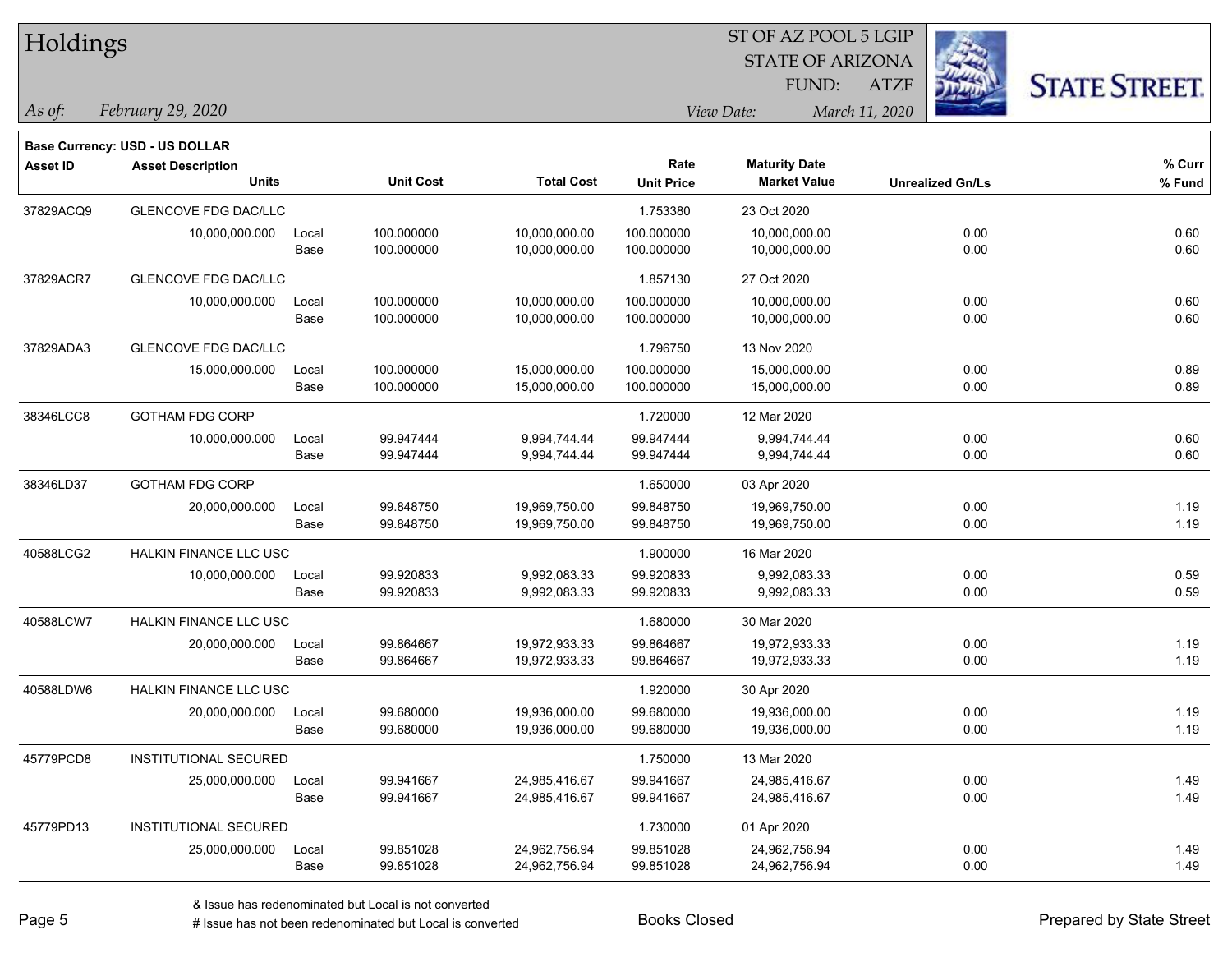| Holdings        |                                       |       |                  |                   | 51 OF AZ POOL 5 LGIP |                              |             |                         |                      |  |  |
|-----------------|---------------------------------------|-------|------------------|-------------------|----------------------|------------------------------|-------------|-------------------------|----------------------|--|--|
|                 |                                       |       |                  |                   |                      | <b>STATE OF ARIZONA</b>      |             |                         |                      |  |  |
|                 |                                       |       |                  |                   |                      | FUND:                        | <b>ATZF</b> |                         | <b>STATE STREET.</b> |  |  |
| As of:          | February 29, 2020                     |       |                  |                   |                      | View Date:<br>March 11, 2020 |             |                         |                      |  |  |
|                 | <b>Base Currency: USD - US DOLLAR</b> |       |                  |                   |                      |                              |             |                         |                      |  |  |
| <b>Asset ID</b> | <b>Asset Description</b>              |       |                  |                   | Rate                 | <b>Maturity Date</b>         |             |                         | % Curr               |  |  |
|                 | <b>Units</b>                          |       | <b>Unit Cost</b> | <b>Total Cost</b> | <b>Unit Price</b>    | <b>Market Value</b>          |             | <b>Unrealized Gn/Ls</b> | % Fund               |  |  |
| 45856WDP1       | INTERCONTINENTAL EXCHANGE             |       |                  |                   | 1.670000             | 23 Apr 2020                  |             |                         |                      |  |  |
|                 | 15,255,000.000                        | Local | 99.754139        | 15,217,493.89     | 99.754139            | 15,217,493.89                |             | 0.00                    | 0.91                 |  |  |
|                 |                                       | Base  | 99.754139        | 15,217,493.89     | 99.754139            | 15,217,493.89                |             | 0.00                    | 0.91                 |  |  |
| 45856WE62       | INTERCONTINENTAL EXCHANGE             |       |                  |                   | 1.660000             | 06 May 2020                  |             |                         |                      |  |  |
|                 | 15,000,000.000                        | Local | 99.695667        | 14,954,350.00     | 99.695667            | 14,954,350.00                |             | 0.00                    | 0.89                 |  |  |
|                 |                                       | Base  | 99.695667        | 14,954,350.00     | 99.695667            | 14,954,350.00                |             | 0.00                    | 0.89                 |  |  |
| 45856WE62       | INTERCONTINENTAL EXCHANGE             |       |                  |                   | 1.720000             | 06 May 2020                  |             |                         |                      |  |  |
|                 | 10,000,000.000                        | Local | 99.684667        | 9,968,466.67      | 99.684667            | 9,968,466.67                 |             | 0.00                    | 0.59                 |  |  |
|                 |                                       | Base  | 99.684667        | 9,968,466.67      | 99.684667            | 9,968,466.67                 |             | 0.00                    | 0.59                 |  |  |
| 45856WEE5       | INTERCONTINENTAL EXCHANGE             |       |                  |                   | 1.700000             | 14 May 2020                  |             |                         |                      |  |  |
|                 | 10,000,000.000                        | Local | 99.650556        | 9,965,055.56      | 99.650556            | 9,965,055.56                 |             | 0.00                    | 0.59                 |  |  |
|                 |                                       | Base  | 99.650556        | 9,965,055.56      | 99.650556            | 9,965,055.56                 |             | 0.00                    | 0.59                 |  |  |
| 4820P2D93       | <b>JUPITER SECT CO LLC</b>            |       |                  |                   | 1.750000             | 09 Apr 2020                  |             |                         |                      |  |  |
|                 | 20,000,000.000                        | Local | 99.810417        | 19,962,083.33     | 99.810417            | 19,962,083.33                |             | 0.00                    | 1.19                 |  |  |
|                 |                                       | Base  | 99.810417        | 19,962,083.33     | 99.810417            | 19,962,083.33                |             | 0.00                    | 1.19                 |  |  |
| 4820P2DP7       | JUPITER SECT CO LLC                   |       |                  |                   | 1.710000             | 23 Apr 2020                  |             |                         |                      |  |  |
|                 | 18,161,000.000                        | Local | 99.748250        | 18,115,279.68     | 99.748250            | 18,115,279.68                |             | 0.00                    | 1.08                 |  |  |
|                 |                                       | Base  | 99.748250        | 18,115,279.68     | 99.748250            | 18,115,279.68                |             | 0.00                    | 1.08                 |  |  |
| 48802TT47       | <b>KELLS FDG LLC</b>                  |       |                  |                   | 1.680000             | 26 May 2020                  |             |                         |                      |  |  |
|                 | 20,000,000.000                        | Local | 99.598667        | 19,919,733.33     | 99.598667            | 19,919,733.33                |             | 0.00                    | 1.19                 |  |  |
|                 |                                       | Base  | 99.598667        | 19,919,733.33     | 99.598667            | 19,919,733.33                |             | 0.00                    | 1.19                 |  |  |
| 48803MPQ6       | <b>KELLS FDG LLC</b>                  |       |                  |                   | 2.050000             | 02 Apr 2020                  |             |                         |                      |  |  |
|                 | 10,000,000.000                        | Local | 99.817778        | 9,981,777.78      | 99.817778            | 9,981,777.78                 |             | 0.00                    | 0.59                 |  |  |
|                 |                                       | Base  | 99.817778        | 9,981,777.78      | 99.817778            | 9,981,777.78                 |             | 0.00                    | 0.59                 |  |  |
| 48803MQT9       | <b>KELLS FDG LLC</b>                  |       |                  |                   | 1.650000             | 08 Jun 2020                  |             |                         |                      |  |  |
|                 | 5,000,000.000                         | Local | 99.569167        | 4,978,458.33      | 99.569167            | 4,978,458.33                 |             | 0.00                    | 0.30                 |  |  |
|                 |                                       | Base  | 99.569167        | 4,978,458.33      | 99.569167            | 4,978,458.33                 |             | 0.00                    | 0.30                 |  |  |
| 48803TMT8       | <b>KELLS FDG LLC</b>                  |       |                  |                   | 1.670000             | 23 Apr 2020                  |             |                         |                      |  |  |
|                 | 10,000,000.000                        | Local | 99.754139        | 9,975,413.89      | 99.754139            | 9,975,413.89                 |             | 0.00                    | 0.59                 |  |  |
|                 |                                       | Base  | 99.754139        | 9,975,413.89      | 99.754139            | 9,975,413.89                 |             | 0.00                    | 0.59                 |  |  |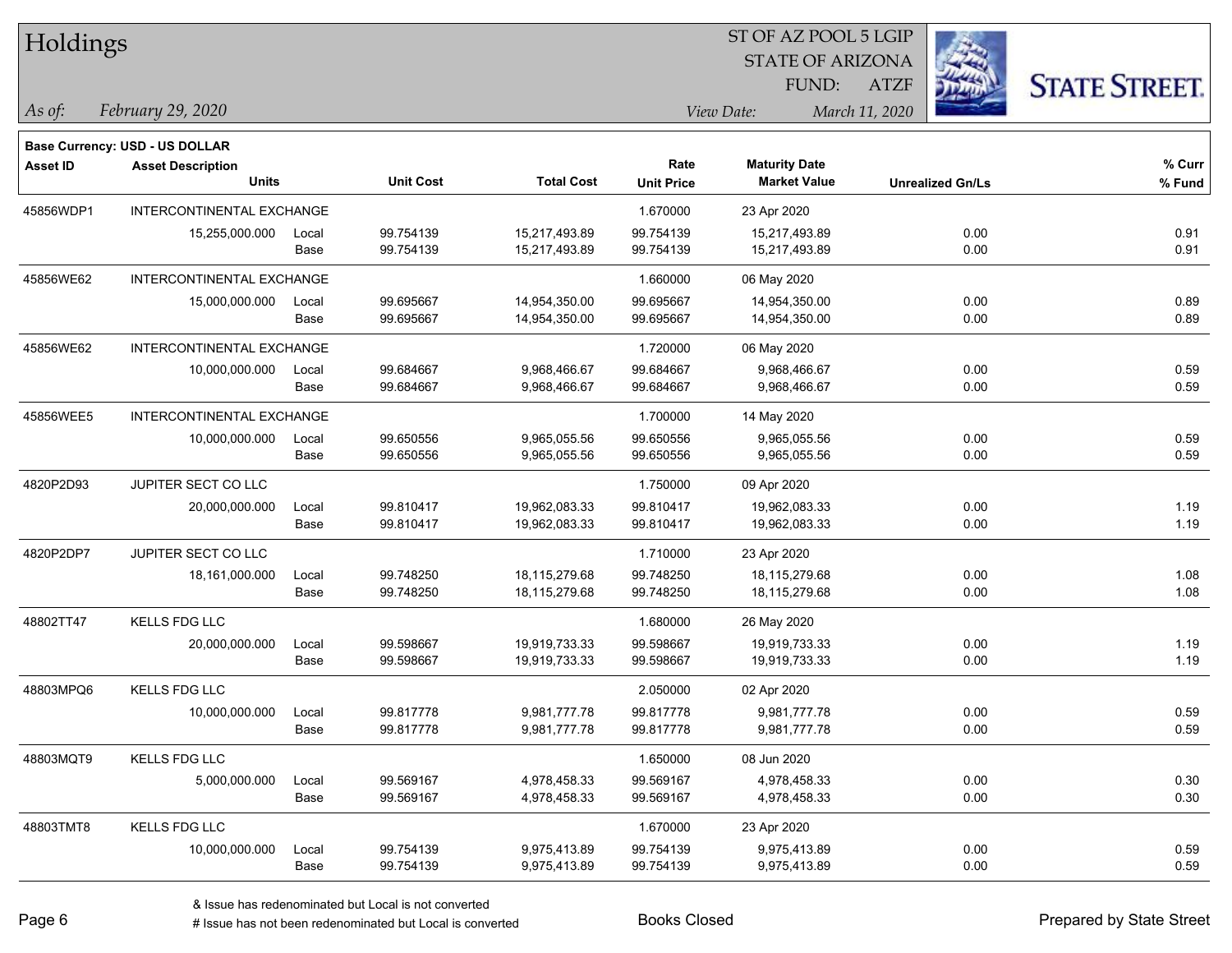| Holdings        |                                          |               |                        |                              |                           | ST OF AZ POOL 5 LGIP                        |                         |                      |
|-----------------|------------------------------------------|---------------|------------------------|------------------------------|---------------------------|---------------------------------------------|-------------------------|----------------------|
|                 |                                          |               |                        |                              |                           | <b>STATE OF ARIZONA</b>                     |                         |                      |
|                 |                                          |               |                        |                              |                           | FUND:                                       | <b>ATZF</b>             | <b>STATE STREET.</b> |
| $\vert$ As of:  | February 29, 2020                        |               |                        |                              |                           | View Date:                                  | March 11, 2020          |                      |
|                 |                                          |               |                        |                              |                           |                                             |                         |                      |
|                 | <b>Base Currency: USD - US DOLLAR</b>    |               |                        |                              |                           |                                             |                         |                      |
| <b>Asset ID</b> | <b>Asset Description</b><br><b>Units</b> |               | <b>Unit Cost</b>       | <b>Total Cost</b>            | Rate<br><b>Unit Price</b> | <b>Maturity Date</b><br><b>Market Value</b> | <b>Unrealized Gn/Ls</b> | $%$ Curr<br>% Fund   |
|                 |                                          |               |                        |                              |                           |                                             |                         |                      |
| 52952LCB6       | <b>LEXINGTN PKR CAP CO LL</b>            |               |                        |                              | 1.600000                  | 11 Mar 2020                                 |                         |                      |
|                 | 10,000,000.000                           | Local<br>Base | 99.955556<br>99.955556 | 9,995,555.55<br>9,995,555.55 | 99.955556<br>99.955556    | 9,995,555.55<br>9,995,555.55                | 0.00<br>0.00            | 0.60<br>0.60         |
|                 |                                          |               |                        |                              |                           |                                             |                         |                      |
| 52952LD25       | LEXINGTN PKR CAP CO LL                   |               |                        |                              | 1.660000                  | 02 Apr 2020                                 |                         |                      |
|                 | 20,000,000.000                           | Local         | 99.852444              | 19,970,488.89                | 99.852444                 | 19,970,488.89                               | 0.00                    | 1.19                 |
|                 |                                          | Base          | 99.852444              | 19,970,488.89                | 99.852444                 | 19,970,488.89                               | 0.00                    | 1.19                 |
| 52952LDD1       | LEXINGTN PKR CAP CO LL                   |               |                        |                              | 1.650000                  | 13 Apr 2020                                 |                         |                      |
|                 | 20,000,000.000                           | Local         | 99.802917              | 19,960,583.33                | 99.802917                 | 19,960,583.33                               | 0.00                    | 1.19                 |
|                 |                                          | Base          | 99.802917              | 19,960,583.33                | 99.802917                 | 19,960,583.33                               | 0.00                    | 1.19                 |
| 53127TCW1       | LIBERTY FUNDING LLC                      |               |                        |                              | 1.800000                  | 30 Mar 2020                                 |                         |                      |
|                 | 14,000,000.000                           | Local         | 99.855000              | 13,979,700.00                | 99.855000                 | 13,979,700.00                               | 0.00                    | 0.83                 |
|                 |                                          | Base          | 99.855000              | 13,979,700.00                | 99.855000                 | 13,979,700.00                               | 0.00                    | 0.83                 |
| 53127TD34       | <b>LIBERTY FUNDING LLC</b>               |               |                        |                              | 1.820000                  | 03 Apr 2020                                 |                         |                      |
|                 | 7,100,000.000                            | Local         | 99.833167              | 7,088,154.83                 | 99.833167                 | 7,088,154.83                                | 0.00                    | 0.42                 |
|                 |                                          | Base          | 99.833167              | 7,088,154.83                 | 99.833167                 | 7,088,154.83                                | 0.00                    | 0.42                 |
| 53245PCT3       | ELI LILLY & COMPANY                      |               |                        |                              | 1.570000                  | 27 Mar 2020                                 |                         |                      |
|                 | 15,000,000.000                           | Local         | 99.886611              | 14,982,991.67                | 99.886611                 | 14,982,991.67                               | 0.00                    | 0.89                 |
|                 |                                          | Base          | 99.886611              | 14,982,991.67                | 99.886611                 | 14,982,991.67                               | 0.00                    | 0.89                 |
| 56274LCG7       | MANHATTAN ASSET FDG.                     |               |                        |                              | 1.600000                  | 16 Mar 2020                                 |                         |                      |
|                 | 10,000,000.000                           | Local         | 99.933333              | 9,993,333.33                 | 99.933333                 | 9,993,333.33                                | 0.00                    | 0.60                 |
|                 |                                          | Base          | 99.933333              | 9,993,333.33                 | 99.933333                 | 9,993,333.33                                | 0.00                    | 0.60                 |
| 56274LE42       | MANHATTAN ASSET FDG.                     |               |                        |                              | 1.670000                  | 04 May 2020                                 |                         |                      |
|                 | 10,000,000.000                           | Local         | 99.703111              | 9,970,311.11                 | 99.703111                 | 9,970,311.11                                | 0.00                    | 0.59                 |
|                 |                                          | Base          | 99.703111              | 9,970,311.11                 | 99.703111                 | 9,970,311.11                                | 0.00                    | 0.59                 |
| 56274LEB6       | MANHATTAN ASSET FDG.                     |               |                        |                              | 1.660000                  | 11 May 2020                                 |                         |                      |
|                 | 7,538,000.000                            | Local         | 99.672611              | 7,513,321.43                 | 99.672611                 | 7,513,321.43                                | 0.00                    | 0.45                 |
|                 |                                          | Base          | 99.672611              | 7,513,321.43                 | 99.672611                 | 7,513,321.43                                | 0.00                    | 0.45                 |
| 63763PEF2       | NATIONAL SECS CLEARING                   |               |                        |                              | 1.650000                  | 15 May 2020                                 |                         |                      |
|                 | 15,000,000.000                           | Local         | 99.656250              | 14,948,437.50                | 99.656250                 | 14,948,437.50                               | 0.00                    | 0.89                 |
|                 |                                          | Base          | 99.656250              | 14,948,437.50                | 99.656250                 | 14,948,437.50                               | 0.00                    | 0.89                 |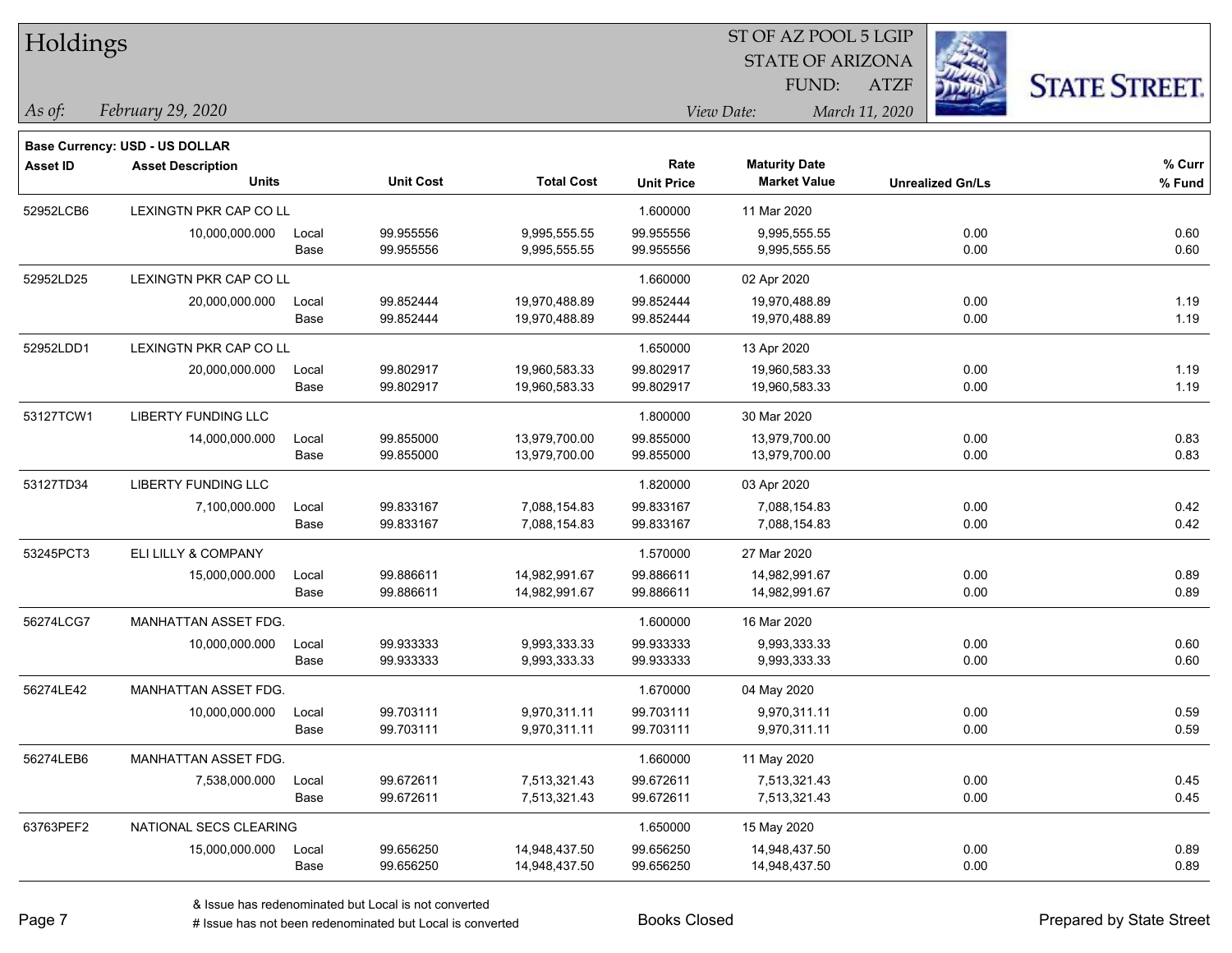| Holdings        |                                          |       |                  |                   | ST OF AZ POOL 5 LGIP |                                             |                         |                      |  |
|-----------------|------------------------------------------|-------|------------------|-------------------|----------------------|---------------------------------------------|-------------------------|----------------------|--|
|                 |                                          |       |                  |                   |                      | <b>STATE OF ARIZONA</b>                     |                         |                      |  |
|                 |                                          |       |                  |                   |                      | FUND:                                       | <b>ATZF</b>             | <b>STATE STREET.</b> |  |
| As of:          | February 29, 2020                        |       |                  |                   |                      | View Date:                                  | March 11, 2020          |                      |  |
|                 |                                          |       |                  |                   |                      |                                             |                         |                      |  |
|                 | <b>Base Currency: USD - US DOLLAR</b>    |       |                  |                   | Rate                 |                                             |                         | $%$ Curr             |  |
| <b>Asset ID</b> | <b>Asset Description</b><br><b>Units</b> |       | <b>Unit Cost</b> | <b>Total Cost</b> | <b>Unit Price</b>    | <b>Maturity Date</b><br><b>Market Value</b> | <b>Unrealized Gn/Ls</b> | % Fund               |  |
| 64105RED8       | <b>NESTLE FIN FRANCE S.</b>              |       |                  |                   | 1.630000             | 13 May 2020                                 |                         |                      |  |
|                 | 10,000,000.000                           | Local | 99.669472        | 9.966.947.22      | 99.669472            | 9,966,947.22                                | 0.00                    | 0.59                 |  |
|                 |                                          | Base  | 99.669472        | 9,966,947.22      | 99.669472            | 9,966,947.22                                | 0.00                    | 0.59                 |  |
| 64951WC51       | NEW YORK LFE CAP COR                     |       |                  |                   | 1.650000             | 05 Mar 2020                                 |                         |                      |  |
|                 | 9,153,000.000                            | Local | 99.981667        | 9,151,321.95      | 99.981667            | 9,151,321.95                                | 0.00                    | 0.54                 |  |
|                 |                                          | Base  | 99.981667        | 9,151,321.95      | 99.981667            | 9,151,321.95                                | 0.00                    | 0.54                 |  |
| 65409RCT5       | NIEUW AMSTERDAM RECV                     |       |                  |                   | 1.630000             | 27 Mar 2020                                 |                         |                      |  |
|                 | 20,000,000.000                           | Local | 99.882278        | 19,976,455.56     | 99.882278            | 19,976,455.56                               | 0.00                    | 1.19                 |  |
|                 |                                          | Base  | 99.882278        | 19,976,455.56     | 99.882278            | 19,976,455.56                               | 0.00                    | 1.19                 |  |
| 66844CCA0       | NORTHWESTERN UNIVERS                     |       |                  |                   | 1.600000             | 10 Mar 2020                                 |                         |                      |  |
|                 | 20,000,000.000                           | Local | 99.960000        | 19,992,000.00     | 99.960000            | 19,992,000.00                               | 0.00                    | 1.19                 |  |
|                 |                                          | Base  | 99.960000        | 19,992,000.00     | 99.960000            | 19,992,000.00                               | 0.00                    | 1.19                 |  |
| 66844CDH4       | NORTHWESTERN UNIVERS                     |       |                  |                   | 1.600000             | 17 Apr 2020                                 |                         |                      |  |
|                 | 10,000,000.000                           | Local | 99.791111        | 9,979,111.11      | 99.791111            | 9,979,111.11                                | 0.00                    | 0.59                 |  |
|                 |                                          | Base  | 99.791111        | 9,979,111.11      | 99.791111            | 9,979,111.11                                | 0.00                    | 0.59                 |  |
| 66844CFQ2       | NORTHWESTERN UNIVERS                     |       |                  |                   | 1.600000             | 24 Jun 2020                                 |                         |                      |  |
|                 | 20,000,000.000                           | Local | 99.488889        | 19,897,777.77     | 99.488889            | 19,897,777.77                               | 0.00                    | 1.18                 |  |
|                 |                                          | Base  | 99.488889        | 19,897,777.77     | 99.488889            | 19,897,777.77                               | 0.00                    | 1.18                 |  |
| 67983TC46       | OLD LINE FUNDING LLC                     |       |                  |                   | 1.830000             | 04 Mar 2020                                 |                         |                      |  |
|                 | 10,000,000.000                           | Local | 99.984750        | 9,998,475.00      | 99.984750            | 9,998,475.00                                | 0.00                    | 0.60                 |  |
|                 |                                          | Base  | 99.984750        | 9,998,475.00      | 99.984750            | 9,998,475.00                                | 0.00                    | 0.60                 |  |
| 67983TE44       | OLD LINE FUNDING LLC                     |       |                  |                   | 1.850000             | 04 May 2020                                 |                         |                      |  |
|                 | 10,000,000.000                           | Local | 99.671111        | 9,967,111.11      | 99.671111            | 9,967,111.11                                | 0.00                    | 0.59                 |  |
|                 |                                          | Base  | 99.671111        | 9,967,111.11      | 99.671111            | 9,967,111.11                                | 0.00                    | 0.59                 |  |
| 71708EC37       | PFIZER INC                               |       |                  |                   | 1.810000             | 03 Mar 2020                                 |                         |                      |  |
|                 | 20,000,000.000                           | Local | 99.989944        | 19,997,988.88     | 99.989944            | 19,997,988.88                               | 0.00                    | 1.19                 |  |
|                 |                                          | Base  | 99.989944        | 19,997,988.88     | 99.989944            | 19,997,988.88                               | 0.00                    | 1.19                 |  |
| 71708EFC4       | PFIZER INC                               |       |                  |                   | 1.630000             | 12 Jun 2020                                 |                         |                      |  |
|                 | 10,000,000.000                           | Local | 99.533639        | 9,953,363.89      | 99.533639            | 9,953,363.89                                | 0.00                    | 0.59                 |  |
|                 |                                          | Base  | 99.533639        | 9,953,363.89      | 99.533639            | 9,953,363.89                                | 0.00                    | 0.59                 |  |

denote the redenominated but Local is converted Books Closed Prepared by State Street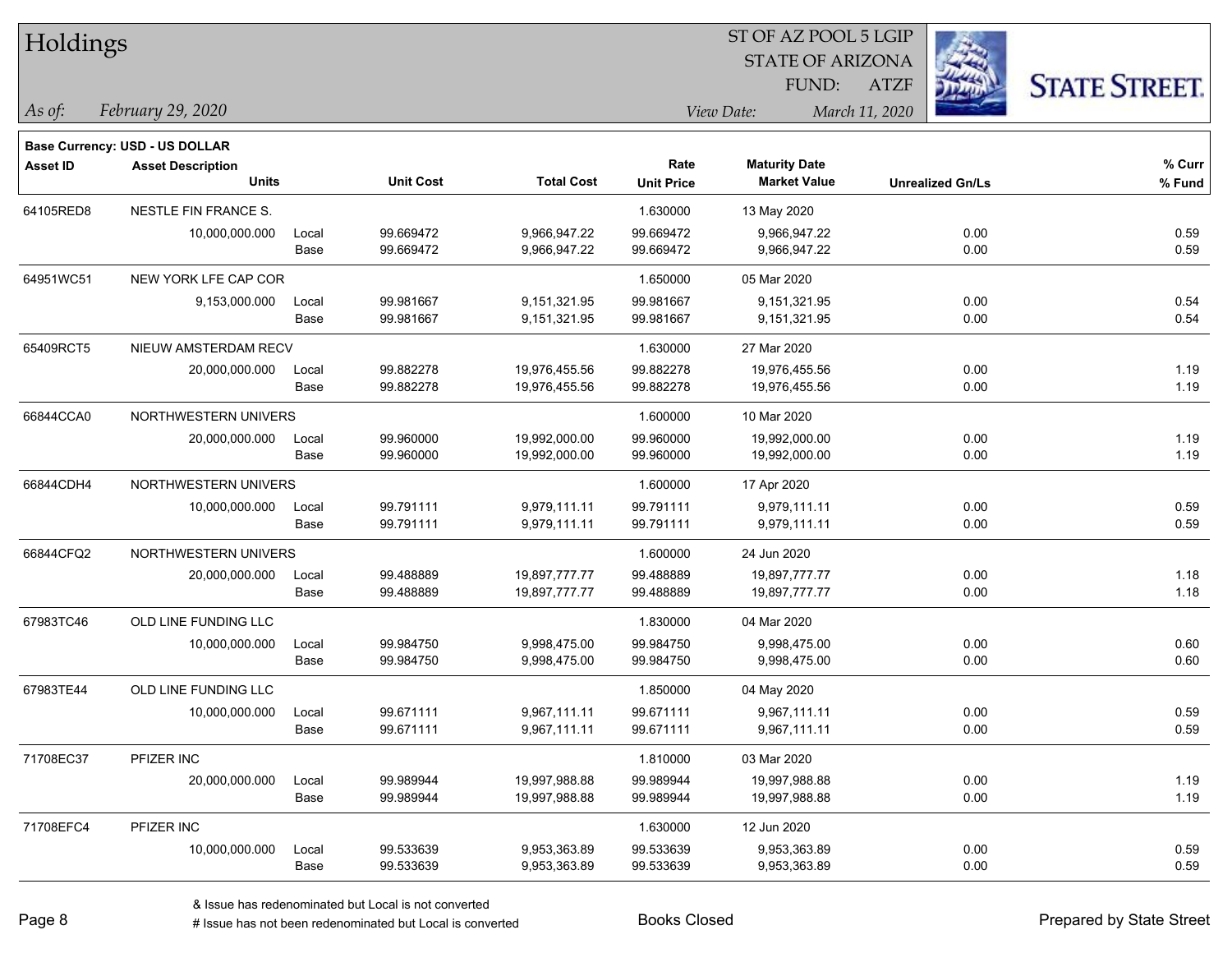| Holdings        |                                          |       |                  |                   |                   | ST OF AZ POOL 5 LGIP                        |                         |      |                      |
|-----------------|------------------------------------------|-------|------------------|-------------------|-------------------|---------------------------------------------|-------------------------|------|----------------------|
|                 |                                          |       |                  |                   |                   | <b>STATE OF ARIZONA</b>                     |                         |      |                      |
|                 |                                          |       |                  |                   |                   | FUND:                                       | <b>ATZF</b>             |      | <b>STATE STREET.</b> |
| As of:          | February 29, 2020                        |       |                  |                   |                   | View Date:                                  | March 11, 2020          |      |                      |
|                 |                                          |       |                  |                   |                   |                                             |                         |      |                      |
|                 | <b>Base Currency: USD - US DOLLAR</b>    |       |                  |                   | Rate              |                                             |                         |      |                      |
| <b>Asset ID</b> | <b>Asset Description</b><br><b>Units</b> |       | <b>Unit Cost</b> | <b>Total Cost</b> | <b>Unit Price</b> | <b>Maturity Date</b><br><b>Market Value</b> | <b>Unrealized Gn/Ls</b> |      | $%$ Curr<br>% Fund   |
| 71708EFV2       | PFIZER INC                               |       |                  |                   | 1.640000          | 29 Jun 2020                                 |                         |      |                      |
|                 | 20,000,000.000                           | Local | 99.453333        | 19,890,666.67     | 99.453333         | 19,890,666.67                               |                         | 0.00 | 1.18                 |
|                 |                                          | Base  | 99.453333        | 19,890,666.67     | 99.453333         | 19,890,666.67                               |                         | 0.00 | 1.18                 |
| 78009ACH5       | ROYAL BK OF CANADA                       |       |                  |                   | 1.940000          | 17 Mar 2020                                 |                         |      |                      |
|                 | 10,000,000.000                           | Local | 99.913778        | 9,991,377.78      | 99.913778         | 9,991,377.78                                |                         | 0.00 | 0.59                 |
|                 |                                          | Base  | 99.913778        | 9,991,377.78      | 99.913778         | 9,991,377.78                                |                         | 0.00 | 0.59                 |
| 78009ACP7       | ROYAL BK OF CANADA                       |       |                  |                   | 1.950000          | 23 Mar 2020                                 |                         |      |                      |
|                 | 20,000,000.000                           | Local | 99.880833        | 19,976,166.67     | 99.880833         | 19,976,166.67                               |                         | 0.00 | 1.19                 |
|                 |                                          | Base  | 99.880833        | 19,976,166.67     | 99.880833         | 19,976,166.67                               |                         | 0.00 | 1.19                 |
| 82124LC26       | SHEFFIELD RECEIVABLE                     |       |                  |                   | 1.870000          | 02 Mar 2020                                 |                         |      |                      |
|                 | 20,000,000.000                           | Local | 99.994806        | 19,998,961.11     | 99.994806         | 19,998,961.11                               |                         | 0.00 | 1.19                 |
|                 |                                          | Base  | 99.994806        | 19,998,961.11     | 99.994806         | 19,998,961.11                               |                         | 0.00 | 1.19                 |
| 82124LEV0       | SHEFFIELD RECEIVABLE                     |       |                  |                   | 1.640000          | 29 May 2020                                 |                         |      |                      |
|                 | 15,000,000.000                           | Local | 99.594556        | 14,939,183.33     | 99.594556         | 14,939,183.33                               |                         | 0.00 | 0.89                 |
|                 |                                          | Base  | 99.594556        | 14,939,183.33     | 99.594556         | 14,939,183.33                               |                         | 0.00 | 0.89                 |
| 8225X2F17       | SHELL INTNL FNC B.V                      |       |                  |                   | 2.010000          | 01 Jun 2020                                 |                         |      |                      |
|                 | 10,000,000.000                           | Local | 99.486333        | 9,948,633.33      | 99.486333         | 9,948,633.33                                |                         | 0.00 | 0.59                 |
|                 |                                          | Base  | 99.486333        | 9,948,633.33      | 99.486333         | 9,948,633.33                                |                         | 0.00 | 0.59                 |
| 8225X2FR0       | SHELL INTNL FNC B.V                      |       |                  |                   | 1.740000          | 25 Jun 2020                                 |                         |      |                      |
|                 | 4,000,000.000                            | Local | 99.439333        | 3,977,573.33      | 99.439333         | 3,977,573.33                                |                         | 0.00 | 0.24                 |
|                 |                                          | Base  | 99.439333        | 3,977,573.33      | 99.439333         | 3,977,573.33                                |                         | 0.00 | 0.24                 |
| 8225X2FV1       | SHELL INTNL FNC B.V                      |       |                  |                   | 1.710000          | 29 Jun 2020                                 |                         |      |                      |
|                 | 5,000,000.000                            | Local | 99.430000        | 4,971,500.00      | 99.430000         | 4,971,500.00                                |                         | 0.00 | 0.30                 |
|                 |                                          | Base  | 99.430000        | 4,971,500.00      | 99.430000         | 4,971,500.00                                |                         | 0.00 | 0.30                 |
| 8225X2FW9       | SHELL INTNL FNC B.V                      |       |                  |                   | 1.720000          | 30 Jun 2020                                 |                         |      |                      |
|                 | 3,000,000.000                            | Local | 99.421889        | 2,982,656.67      | 99.421889         | 2,982,656.67                                |                         | 0.00 | 0.18                 |
|                 |                                          | Base  | 99.421889        | 2,982,656.67      | 99.421889         | 2,982,656.67                                |                         | 0.00 | 0.18                 |
| 8225X2HX5       | SHELL INTNL FNC B.V                      |       |                  |                   | 1.635000          | 31 Aug 2020                                 |                         |      |                      |
|                 | 4,000,000.000                            | Local | 99.168875        | 3,966,755.00      | 99.168875         | 3,966,755.00                                |                         | 0.00 | 0.24                 |
|                 |                                          | Base  | 99.168875        | 3,966,755.00      | 99.168875         | 3,966,755.00                                |                         | 0.00 | 0.24                 |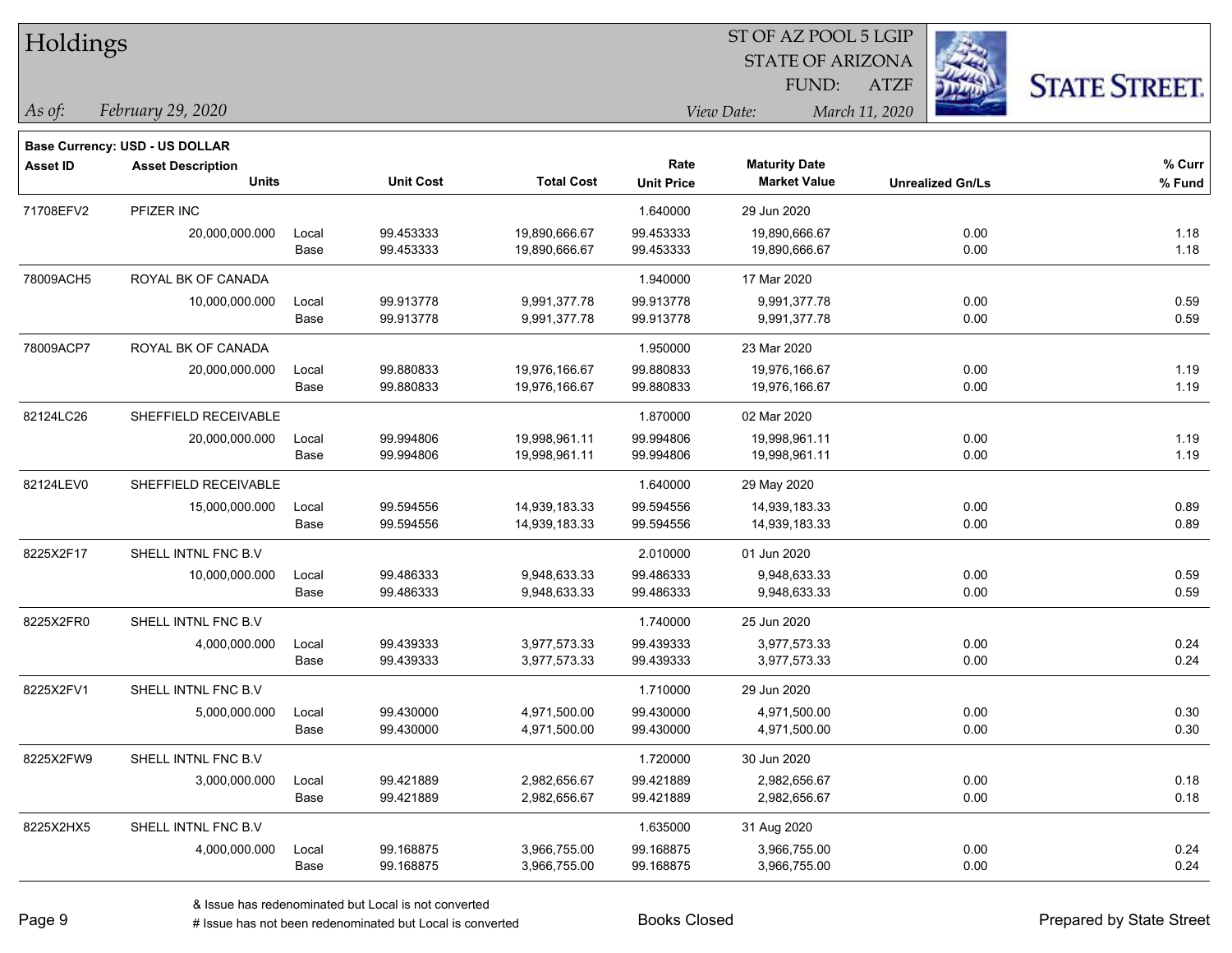| Holdings        |                                          |       |                  |                   | ST OF AZ POOL 5 LGIP      |                                             |                         |                      |  |  |
|-----------------|------------------------------------------|-------|------------------|-------------------|---------------------------|---------------------------------------------|-------------------------|----------------------|--|--|
|                 |                                          |       |                  |                   |                           | <b>STATE OF ARIZONA</b>                     |                         |                      |  |  |
|                 |                                          |       |                  |                   |                           | FUND:                                       | <b>ATZF</b>             | <b>STATE STREET.</b> |  |  |
| As of:          | February 29, 2020                        |       |                  |                   |                           | View Date:                                  | March 11, 2020          |                      |  |  |
|                 |                                          |       |                  |                   |                           |                                             |                         |                      |  |  |
|                 | Base Currency: USD - US DOLLAR           |       |                  |                   |                           |                                             |                         |                      |  |  |
| <b>Asset ID</b> | <b>Asset Description</b><br><b>Units</b> |       | <b>Unit Cost</b> | <b>Total Cost</b> | Rate<br><b>Unit Price</b> | <b>Maturity Date</b><br><b>Market Value</b> | <b>Unrealized Gn/Ls</b> | % Curr<br>% Fund     |  |  |
|                 |                                          |       |                  |                   |                           |                                             |                         |                      |  |  |
| 8225X2JU9       | SHELL INTNL FNC B.V                      |       |                  |                   | 1.770000                  | 28 Sep 2020                                 |                         |                      |  |  |
|                 | 10,000,000.000                           | Local | 98.962583        | 9,896,258.34      | 98.962583                 | 9,896,258.34                                | 0.00                    | 0.59                 |  |  |
|                 |                                          | Base  | 98.962583        | 9,896,258.34      | 98.962583                 | 9,896,258.34                                | 0.00                    | 0.59                 |  |  |
| 88602TDL4       | THUNDER BAY FNDNG LLC                    |       |                  |                   | 1.620000                  | 20 Apr 2020                                 |                         |                      |  |  |
|                 | 10,000,000.000                           | Local | 99.775000        | 9,977,500.00      | 99.775000                 | 9,977,500.00                                | 0.00                    | 0.59                 |  |  |
|                 |                                          | Base  | 99.775000        | 9,977,500.00      | 99.775000                 | 9,977,500.00                                | 0.00                    | 0.59                 |  |  |
| 88602TFB4       | THUNDER BAY FNDNG LLC                    |       |                  |                   | 1.650000                  | 11 Jun 2020                                 |                         |                      |  |  |
|                 | 20,000,000.000                           | Local | 99.532500        | 19,906,500.00     | 99.532500                 | 19,906,500.00                               | 0.00                    | 1.19                 |  |  |
|                 |                                          | Base  | 99.532500        | 19,906,500.00     | 99.532500                 | 19,906,500.00                               | 0.00                    | 1.19                 |  |  |
| 89114NF83       | TORONTO-DOMINION                         |       |                  |                   | 1.780000                  | 08 May 2020                                 |                         |                      |  |  |
|                 | 10,000,000.000                           | Local | 100.000000       | 10,000,000.00     | 100.000000                | 10,000,000.00                               | 0.00                    | 0.60                 |  |  |
|                 |                                          | Base  | 100.000000       | 10,000,000.00     | 100.000000                | 10,000,000.00                               | 0.00                    | 0.60                 |  |  |
| 89119ACX4       | TORONTO DOMINION BANK                    |       |                  |                   | 2.000000                  | 31 Mar 2020                                 |                         |                      |  |  |
|                 | 20,000,000.000                           | Local | 99.833333        | 19,966,666.67     | 99.833333                 | 19,966,666.67                               | 0.00                    | 1.19                 |  |  |
|                 |                                          | Base  | 99.833333        | 19,966,666.67     | 99.833333                 | 19,966,666.67                               | 0.00                    | 1.19                 |  |  |
| 89119AF29       | <b>TORONTO DOMINION BANK</b>             |       |                  |                   | 1.800000                  | 02 Jun 2020                                 |                         |                      |  |  |
|                 | 20,000,000.000                           | Local | 99.535000        | 19,907,000.00     | 99.535000                 | 19,907,000.00                               | 0.00                    | 1.19                 |  |  |
|                 |                                          | Base  | 99.535000        | 19,907,000.00     | 99.535000                 | 19,907,000.00                               | 0.00                    | 1.19                 |  |  |
| 89233A4V8       | <b>TOYOTA MOTOR CREDIT</b>               |       |                  |                   | 1.862630                  | 23 Jun 2020                                 |                         |                      |  |  |
|                 | 20,000,000.000                           | Local | 100.000000       | 20,000,000.00     | 100.000000                | 20,000,000.00                               | 0.00                    | 1.19                 |  |  |
|                 |                                          | Base  | 100.000000       | 20,000,000.00     | 100.000000                | 20,000,000.00                               | 0.00                    | 1.19                 |  |  |
| 91058TCD6       | UNITED HEALTHCARE CO                     |       |                  |                   | 1.740000                  | 13 Mar 2020                                 |                         |                      |  |  |
|                 | 25,000,000.000                           | Local | 99.942000        | 24,985,500.00     | 99.942000                 | 24,985,500.00                               | 0.00                    | 1.49                 |  |  |
|                 |                                          | Base  | 99.942000        | 24,985,500.00     | 99.942000                 | 24,985,500.00                               | 0.00                    | 1.49                 |  |  |
| 91058TCX2       | UNITED HEALTHCARE CO                     |       |                  |                   | 1.670000                  | 31 Mar 2020                                 |                         |                      |  |  |
|                 | 25,000,000.000                           | Local | 99.860833        | 24,965,208.33     | 99.860833                 | 24,965,208.33                               | 0.00                    | 1.49                 |  |  |
|                 |                                          | Base  | 99.860833        | 24,965,208.33     | 99.860833                 | 24,965,208.33                               | 0.00                    | 1.49                 |  |  |
| 912796TK5       | TREASURY BILL 03/20 0.00000              |       |                  |                   | 1.577500                  | 12 Mar 2020                                 |                         |                      |  |  |
|                 | 10,000,000.000                           | Local | 99.951799        | 9,995,179.86      | 99.951799                 | 9,995,179.86                                | 0.00                    | 0.60                 |  |  |
|                 |                                          | Base  | 99.951799        | 9,995,179.86      | 99.951799                 | 9,995,179.86                                | 0.00                    | 0.60                 |  |  |

٦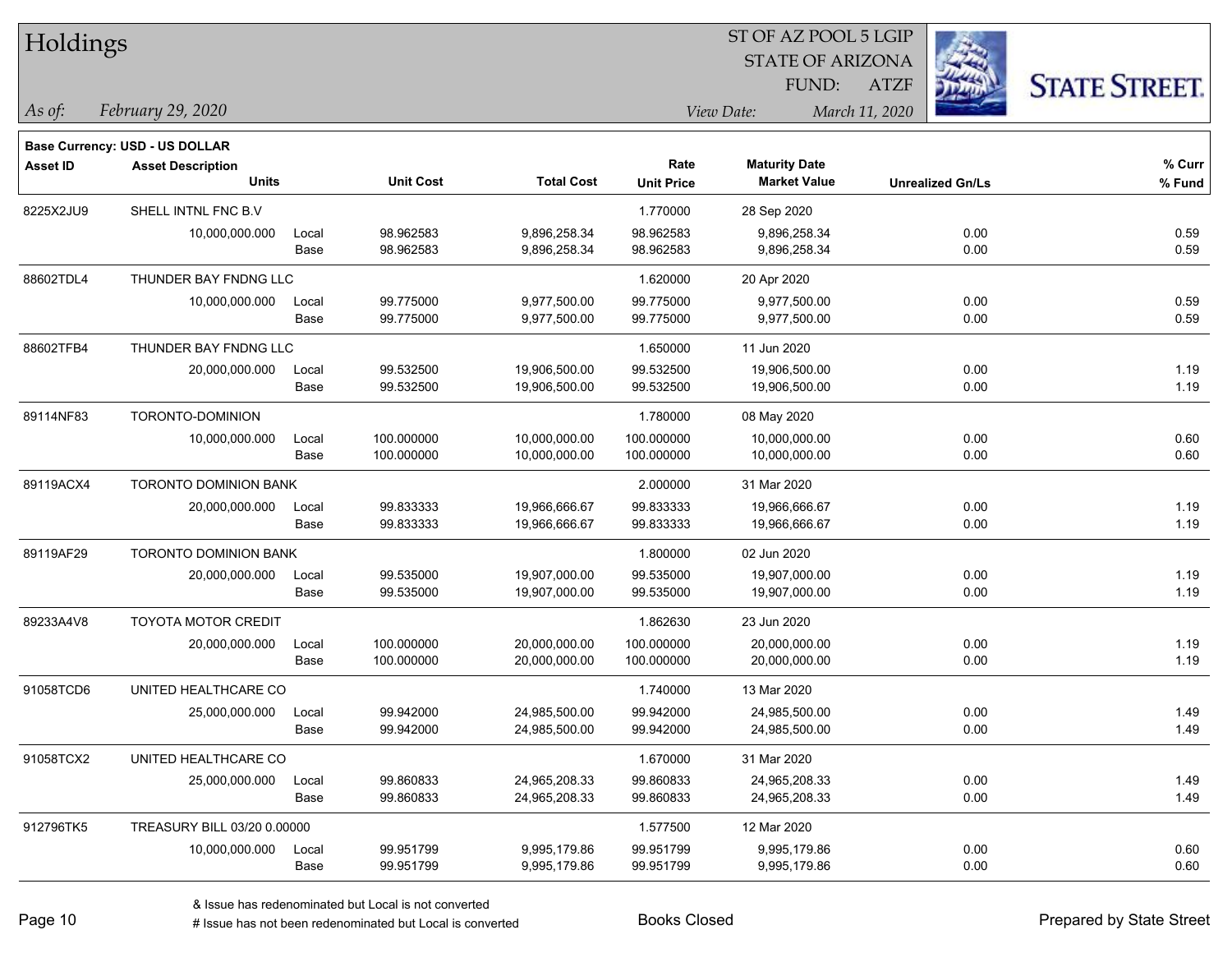| Holdings               |                                                                                                                   |               |                          |                                  |                           |                                             |                |                          |                      |
|------------------------|-------------------------------------------------------------------------------------------------------------------|---------------|--------------------------|----------------------------------|---------------------------|---------------------------------------------|----------------|--------------------------|----------------------|
|                        |                                                                                                                   |               |                          |                                  |                           | <b>STATE OF ARIZONA</b>                     |                |                          |                      |
|                        |                                                                                                                   |               |                          |                                  |                           | FUND:                                       | <b>ATZF</b>    |                          | <b>STATE STREET.</b> |
| As of:                 | February 29, 2020                                                                                                 |               |                          |                                  |                           | View Date:                                  | March 11, 2020 |                          |                      |
|                        | <b>Base Currency: USD - US DOLLAR</b>                                                                             |               |                          |                                  |                           |                                             |                |                          |                      |
| <b>Asset ID</b>        | <b>Asset Description</b><br><b>Units</b>                                                                          |               | <b>Unit Cost</b>         | <b>Total Cost</b>                | Rate<br><b>Unit Price</b> | <b>Maturity Date</b><br><b>Market Value</b> |                | <b>Unrealized Gn/Ls</b>  | % Curr<br>% Fund     |
| 912796XB0              | TREASURY BILL 03/20 0.00000                                                                                       |               |                          |                                  | 1.571500                  | 17 Mar 2020                                 |                |                          |                      |
|                        | 10,000,000.000                                                                                                    | Local<br>Base | 99.930156<br>99.930156   | 9,993,015.56<br>9,993,015.56     | 99.930156<br>99.930156    | 9,993,015.56<br>9,993,015.56                |                | 0.00<br>0.00             | 0.60<br>0.60         |
| 912796XD6              | TREASURY BILL 03/20 0.00000                                                                                       |               |                          |                                  | 1.540000                  | 31 Mar 2020                                 |                |                          |                      |
|                        | 10,000,000.000                                                                                                    | Local<br>Base | 99.871667<br>99.871667   | 9,987,166.66<br>9,987,166.66     | 99.871667<br>99.871667    | 9,987,166.66<br>9,987,166.66                |                | 0.00<br>0.00             | 0.59<br>0.59         |
| 92646KC42              | VICTORY RECEIVABLES                                                                                               |               |                          |                                  | 1.870000                  | 04 Mar 2020                                 |                |                          |                      |
|                        | 20,000,000.000                                                                                                    | Local<br>Base | 99.984417<br>99.984417   | 19,996,883.33<br>19,996,883.33   | 99.984417<br>99.984417    | 19,996,883.33<br>19,996,883.33              |                | 0.00<br>0.00             | 1.19<br>1.19         |
| 92646KDD1              | VICTORY RECEIVABLES                                                                                               |               |                          |                                  | 1.650000                  | 13 Apr 2020                                 |                |                          |                      |
|                        | 10,000,000.000                                                                                                    | Local         | 99.802917                | 9,980,291.66                     | 99.802917                 | 9,980,291.66                                |                | 0.00                     | 0.59                 |
|                        |                                                                                                                   | Base          | 99.802917                | 9,980,291.66                     | 99.802917                 | 9,980,291.66                                |                | 0.00                     | 0.59                 |
| 927YHY004              | RBC CAPITAL MARKETS REPO 04/16 VAR                                                                                |               |                          |                                  | 1.540000                  | 02 Mar 2020                                 |                |                          |                      |
|                        | 75,000,000.000                                                                                                    | Local<br>Base | 100.000000<br>100.000000 | 75,000,000.00<br>75,000,000.00   | 100.000000<br>100.000000  | 75,000,000.00<br>75,000,000.00              |                | 0.00<br>0.00             | 4.47<br>4.47         |
| 979QRC005              | <b>BANK OF AMERICA REPO</b>                                                                                       |               |                          |                                  | 1.580000                  | 02 Mar 2020                                 |                |                          |                      |
|                        | 100,000,000.000                                                                                                   | Local<br>Base | 100.000000<br>100.000000 | 100,000,000.00<br>100,000,000.00 | 100.000000<br>100.000000  | 100,000,000.00<br>100,000,000.00            |                | 0.00<br>0.00             | 5.95<br>5.95         |
| <b>US DOLLAR Total</b> |                                                                                                                   |               |                          |                                  |                           |                                             |                |                          |                      |
|                        | 1,559,324,417.600                                                                                                 | Local         |                          | 1,556,366,828.44                 |                           | 1,556,366,828.44                            |                | 0.00                     | 92.68                |
|                        |                                                                                                                   | Base          |                          | 1,556,366,828.44                 |                           | 1,556,366,828.44                            |                | 0.00                     | 92.68                |
|                        | <b>CASH EQUIVALENT Total</b>                                                                                      |               |                          |                                  |                           |                                             |                |                          |                      |
|                        | 1,559,324,417.600                                                                                                 | Base          |                          | 1,556,366,828.44                 |                           | 1,556,366,828.44                            |                | 0.00                     | 92.68                |
| <b>FIXED INCOME</b>    |                                                                                                                   |               |                          |                                  |                           |                                             |                |                          |                      |
| <b>US DOLLAR</b>       |                                                                                                                   |               |                          |                                  |                           |                                             |                | Exchange Rate:           | 1.000000             |
| 05588CAA0              | BMW VEHICLE OWNER TRUST BMWOT 2019 A A1                                                                           |               |                          |                                  | 2.111240                  | 25 Sep 2020                                 |                |                          |                      |
| Original Face:         | 1,510,396.690<br>20,000,000.000                                                                                   | Local<br>Base | 100.000000<br>100.000000 | 1,510,396.69<br>1,510,396.69     | 100.041760<br>100.041760  | 1,511,027.43<br>1,511,027.43                |                | 630.74<br>630.74         | 0.09<br>0.09         |
| Page 11                | & Issue has redenominated but Local is not converted<br># Issue has not been redenominated but Local is converted |               |                          | <b>Books Closed</b>              |                           |                                             |                | Prepared by State Street |                      |

an an

Page 11

٦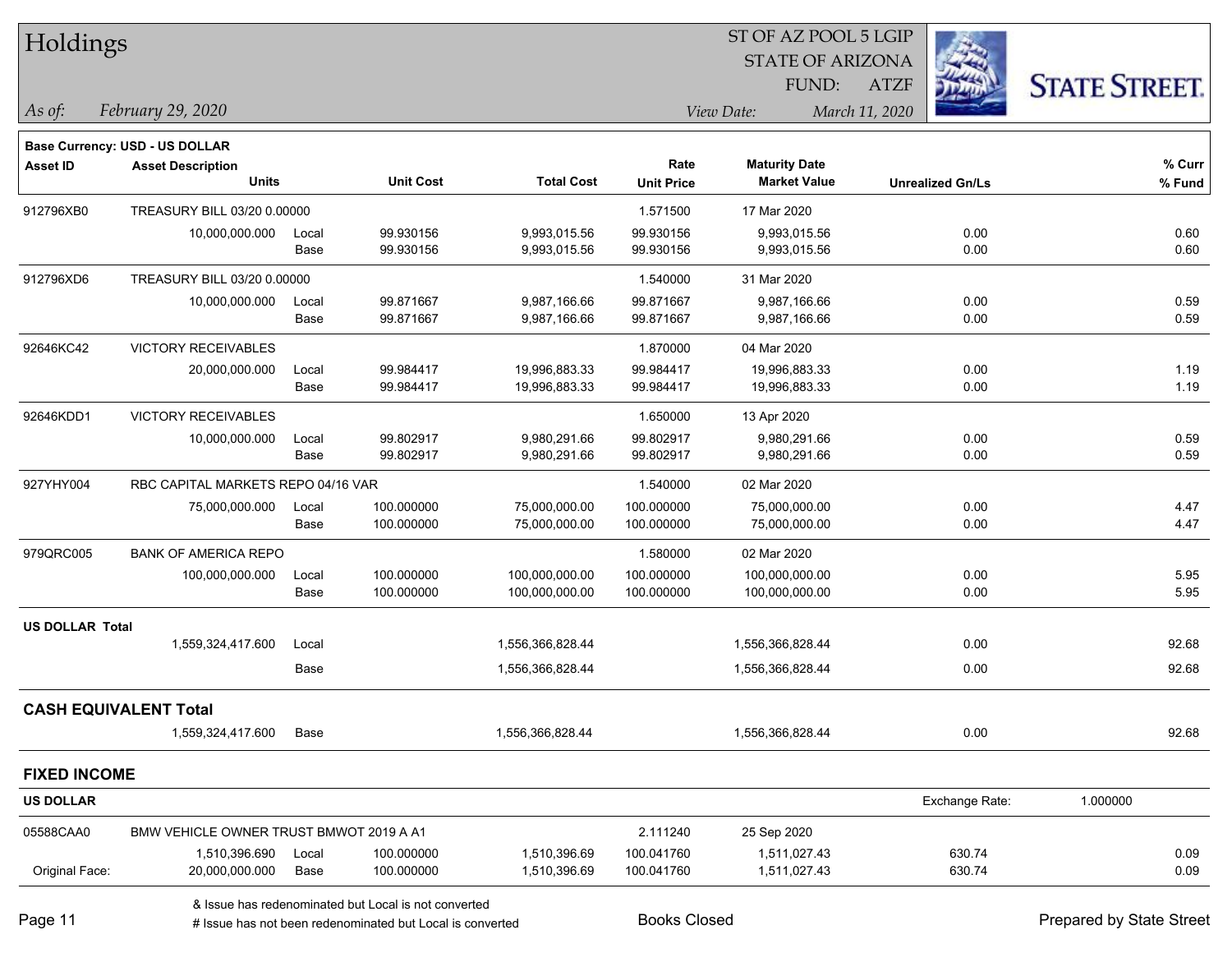| Holdings |
|----------|
|          |

## STATE OF ARIZONA ST OF AZ POOL 5 LGIP

ATZF



*February 29, 2020 As of: View Date: March 11, 2020*

**Base Currency: USD - US DOLLAR**

FUND:

| <b>Asset ID</b> | <b>Asset Description</b>                            |                     |                   | Rate              | <b>Maturity Date</b> |                         | $%$ Curr |
|-----------------|-----------------------------------------------------|---------------------|-------------------|-------------------|----------------------|-------------------------|----------|
|                 | <b>Units</b>                                        | <b>Unit Cost</b>    | <b>Total Cost</b> | <b>Unit Price</b> | <b>Market Value</b>  | <b>Unrealized Gn/Ls</b> | % Fund   |
| 14315PAA3       | CARMAX AUTO OWNER TRUST CARMX 2019 3 A1             |                     | 2.256610          | 17 Aug 2020       |                      |                         |          |
|                 | 162,842.470                                         | 100.000000<br>Local | 162,842.47        | 100.029580        | 162,890.64           | 48.17                   | 0.01     |
| Original Face:  | 11,250,000.000                                      | Base<br>100.000000  | 162,842.47        | 100.029580        | 162,890.64           | 48.17                   | 0.01     |
| 14315WAA8       | CARMAX AUTO OWNER TRUST CARMX 2019 4 A1             |                     |                   | 1.967950          | 16 Nov 2020          |                         |          |
|                 | 4,235,513.780                                       | Local<br>100.000000 | 4,235,513.78      | 100.069490        | 4,238,457.04         | 2,943.26                | 0.25     |
| Original Face:  | 10,000,000.000                                      | 100.000000<br>Base  | 4,235,513.78      | 100.069490        | 4,238,457.04         | 2,943.26                | 0.25     |
| 14315XAA6       | CARMAX AUTO OWNER TRUST CARMX 2020 1 A1             |                     |                   | 1.776130          | 15 Jan 2021          |                         |          |
|                 | 8,465,296.380                                       | 100.000000<br>Local | 8,465,296.38      | 100.096800        | 8,473,490.79         | 8,194.41                | 0.50     |
| Original Face:  | 10,000,000.000                                      | Base<br>100.000000  | 8,465,296.38      | 100.096800        | 8,473,490.79         | 8,194.41                | 0.50     |
| 36259KAA5       | GM FINANCIAL AUTOMOBILE LEASIN GMALT 2020 1 A1      |                     |                   | 1.634930          | 22 Feb 2021          |                         |          |
|                 | 12,500,000.000                                      | 100.000000<br>Local | 12,500,000.00     | 100.093190        | 12,511,648.75        | 11,648.75               | 0.75     |
| Original Face:  | 12,500,000.000                                      | 100.000000<br>Base  | 12,500,000.00     | 100.093190        | 12,511,648.75        | 11,648.75               | 0.75     |
| 38013TAA9       | GM FINANCIAL AUTOMOBILE LEASIN GMALT 2019 3 A1      |                     |                   | 2.199830          | 20 Aug 2020          |                         |          |
|                 | 66,302.450                                          | 100.000000<br>Local | 66,302.45         | 100.035500        | 66,325.99            | 23.54                   | 0.00     |
| Original Face:  | 10,000,000.000                                      | Base<br>100.000000  | 66,302.45         | 100.035500        | 66,325.99            | 23.54                   | 0.00     |
| 39154TBA5       | GREAT AMERICA LEASING RECEIVAB GALC 2020 1 A1 144A  |                     |                   | 1.691300          | 15 Feb 2021          |                         |          |
|                 | 4,250,000.000                                       | 100.000000<br>Local | 4,250,000.00      | 100.158030        | 4,256,716.28         | 6,716.28                | 0.25     |
| Original Face:  | 4,250,000.000                                       | 100.000000<br>Base  | 4,250,000.00      | 100.158030        | 4,256,716.28         | 6,716.28                | 0.25     |
| 44891JAA6       | HYUNDAI AUTO RECEIVABLES TRUST HART 2019 B A1       |                     |                   | 1.907130          | 15 Oct 2020          |                         |          |
|                 | 1,643,657.870                                       | 100.000000<br>Local | 1,643,657.87      | 100.054230        | 1,644,549.23         | 891.36                  | 0.10     |
| Original Face:  | 4,500,000.000                                       | 100.000000<br>Base  | 1,643,657.87      | 100.054230        | 1,644,549.23         | 891.36                  | 0.10     |
| 44935RAA6       | HYUNDAI AUTO LEASE SECURITIZAT HALST 2019 B A1 144A |                     |                   | 2.179830          | 17 Aug 2020          |                         |          |
|                 | 294,479.340                                         | 100.000000<br>Local | 294,479.34        | 100.031110        | 294,570.95           | 91.61                   | 0.02     |
| Original Face:  | 4,250,000.000                                       | 100.000000<br>Base  | 294,479.34        | 100.031110        | 294,570.95           | 91.61                   | 0.02     |
| 9127962A6       | TREASURY BILL 04/20 0.00000                         |                     |                   | 0.010000          | 07 Apr 2020          |                         |          |
|                 | 10,000,000.000                                      | 99.840181<br>Local  | 9,984,018.05      | 99.859740         | 9,985,974.00         | 1,955.95                | 0.59     |
|                 |                                                     | Base<br>99.840181   | 9,984,018.05      | 99.859740         | 9,985,974.00         | 1,955.95                | 0.59     |
| 9127962B4       | TREASURY BILL 04/20 0.00000                         |                     |                   | 0.010000          | 14 Apr 2020          |                         |          |
|                 | 10,000,000.000                                      | 99.809272<br>Local  | 9,980,927.22      | 99.834530         | 9,983,453.00         | 2,525.78                | 0.59     |
|                 |                                                     | Base<br>99.809272   | 9,980,927.22      | 99.834530         | 9,983,453.00         | 2,525.78                | 0.59     |

A ISSUE ISSUE ISSUE ISSUE ISSUE ISSUE ISSUE ISSUE ISSUE ISSUE ISSUE ISSUE ISSUE ISSUE ISSUE ISSUE ISSUE ISSUE I<br>
# Issue has not been redenominated but Local is converted **BOOKS** Closed **Prepared by State Street**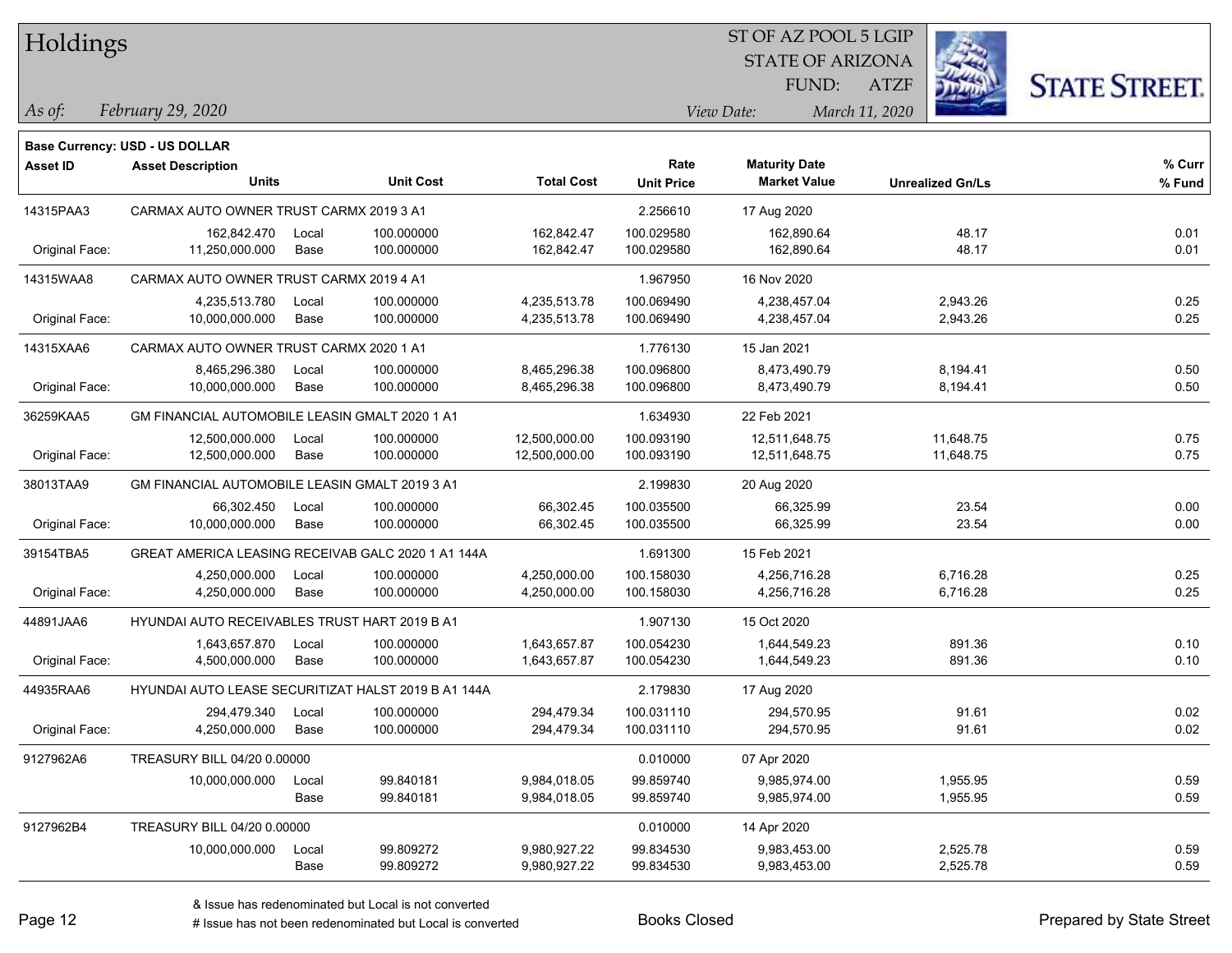| Holdings                  |                                |       |                  |                   |                   | 51 OF AZ POOL 5 LGIP    |                         |                      |  |
|---------------------------|--------------------------------|-------|------------------|-------------------|-------------------|-------------------------|-------------------------|----------------------|--|
|                           |                                |       |                  |                   |                   | <b>STATE OF ARIZONA</b> |                         |                      |  |
|                           |                                |       |                  |                   |                   | FUND:                   | <b>ATZF</b>             | <b>STATE STREET.</b> |  |
| As of:                    | February 29, 2020              |       |                  |                   |                   | View Date:              | March 11, 2020          |                      |  |
|                           |                                |       |                  |                   |                   |                         |                         |                      |  |
|                           | Base Currency: USD - US DOLLAR |       |                  |                   |                   |                         |                         |                      |  |
| Asset ID                  | <b>Asset Description</b>       |       |                  |                   | Rate              | <b>Maturity Date</b>    |                         | % Curr               |  |
|                           | <b>Units</b>                   |       | <b>Unit Cost</b> | <b>Total Cost</b> | <b>Unit Price</b> | <b>Market Value</b>     | <b>Unrealized Gn/Ls</b> | $%$ Fund             |  |
| 9127962C2                 | TREASURY BILL 04/20 0.00000    |       |                  |                   | 0.010000          | 21 Apr 2020             |                         |                      |  |
|                           | 10,000,000.000                 | Local | 99.777761        | 9,977,776.06      | 99.811460         | 9,981,146.00            | 3,369.94                | 0.59                 |  |
|                           |                                | Base  | 99.777761        | 9,977,776.06      | 99.811460         | 9,981,146.00            | 3,369.94                | 0.59                 |  |
| 912796SH3                 | TREASURY BILL 03/20 0.00000    |       |                  |                   |                   | 26 Mar 2020             |                         |                      |  |
|                           | 10,000,000.000                 | Local | 99.892639        | 9,989,263.90      | 99.908067         | 9,990,806.70            | 1,542.80                | 0.59                 |  |
|                           |                                | Base  | 99.892639        | 9,989,263.90      | 99.908067         | 9,990,806.70            | 1,542.80                | 0.59                 |  |
| 912796TT6                 | TREASURY BILL 05/20 0.00000    |       |                  |                   |                   | 07 May 2020             |                         |                      |  |
|                           | 10,000,000.000                 | Local | 99.710598        | 9,971,059.75      | 99.761621         | 9,976,162.10            | 5,102.35                | 0.59                 |  |
|                           |                                | Base  | 99.710598        | 9,971,059.75      | 99.761621         | 9,976,162.10            | 5,102.35                | 0.59                 |  |
| 912796TW9                 | TREASURY BILL 05/20 0.00000    |       |                  |                   | 0.010000          | 28 May 2020             |                         |                      |  |
|                           | 10,000,000.000                 | Local | 99.619889        | 9,961,988.91      | 99.697917         | 9,969,791.70            | 7,802.79                | 0.59                 |  |
|                           |                                | Base  | 99.619889        | 9,961,988.91      | 99.697917         | 9,969,791.70            | 7,802.79                | 0.59                 |  |
| 912796TX7                 | TREASURY BILL 06/20 0.00000    |       |                  |                   | 0.010000          | 04 Jun 2020             |                         |                      |  |
|                           | 10,000,000.000                 | Local | 99.587673        | 9,958,767.34      | 99.672893         | 9,967,289.30            | 8,521.96                | 0.59                 |  |
|                           |                                | Base  | 99.587673        | 9,958,767.34      | 99.672893         | 9,967,289.30            | 8,521.96                | 0.59                 |  |
| 912796UA5                 | TREASURY BILL 06/20 0.00000    |       |                  |                   | 0.010000          | 25 Jun 2020             |                         |                      |  |
|                           | 10,000,000.000                 | Local | 99.498944        | 9,949,894.44      | 99.609399         | 9,960,939.90            | 11,045.46               | 0.59                 |  |
|                           |                                | Base  | 99.498944        | 9,949,894.44      | 99.609399         | 9,960,939.90            | 11,045.46               | 0.59                 |  |
| 912796XC8                 | TREASURY BILL 03/20 0.00000    |       |                  |                   |                   | 24 Mar 2020             |                         |                      |  |
|                           | 10,000,000.000                 | Local | 99.899624        | 9,989,962.43      | 99.912061         | 9,991,206.10            | 1,243.67                | 0.59                 |  |
|                           |                                | Base  | 99.899624        | 9,989,962.43      | 99.912061         | 9,991,206.10            | 1,243.67                | 0.59                 |  |
| <b>US DOLLAR Total</b>    |                                |       |                  |                   |                   |                         |                         |                      |  |
|                           | 123,128,488.980                | Local |                  | 122,892,147.08    |                   | 122,966,445.90          | 74,298.82               | 7.32                 |  |
| Original Face:            | 86,750,000.000                 | Base  |                  | 122,892,147.08    |                   | 122,966,445.90          | 74,298.82               | 7.32                 |  |
| <b>FIXED INCOME Total</b> |                                |       |                  |                   |                   |                         |                         |                      |  |
|                           | 123,128,488.980                | Base  |                  | 122,892,147.08    |                   | 122,966,445.90          | 74,298.82               | 7.32                 |  |
| Original Face:            | 86,750,000.000                 |       |                  |                   |                   |                         |                         |                      |  |
|                           |                                |       |                  |                   |                   |                         |                         |                      |  |

Page 13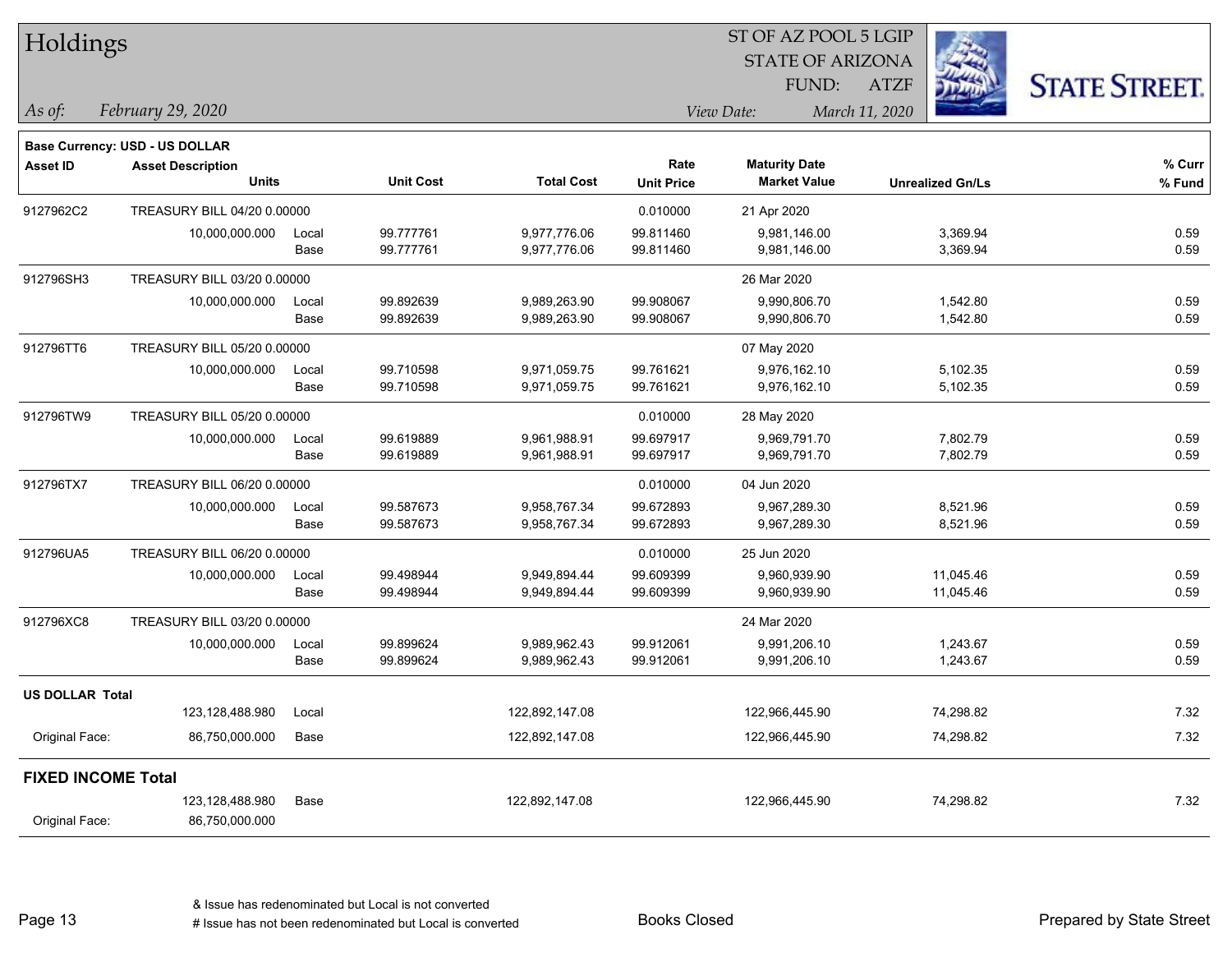| Holdings                                                                                      |                  |                   |                           | ST OF AZ POOL 5 LGIP<br><b>STATE OF ARIZONA</b> |                               |                         |                      |
|-----------------------------------------------------------------------------------------------|------------------|-------------------|---------------------------|-------------------------------------------------|-------------------------------|-------------------------|----------------------|
| February 29, 2020<br>$As$ of:                                                                 |                  |                   |                           | FUND:<br>View Date:                             | <b>ATZF</b><br>March 11, 2020 |                         | <b>STATE STREET.</b> |
| <b>Base Currency: USD - US DOLLAR</b><br>Asset ID<br><b>Asset Description</b><br><b>Units</b> | <b>Unit Cost</b> | <b>Total Cost</b> | Rate<br><b>Unit Price</b> | <b>Maturity Date</b><br><b>Market Value</b>     |                               | <b>Unrealized Gn/Ls</b> | % Curr<br>% Fund     |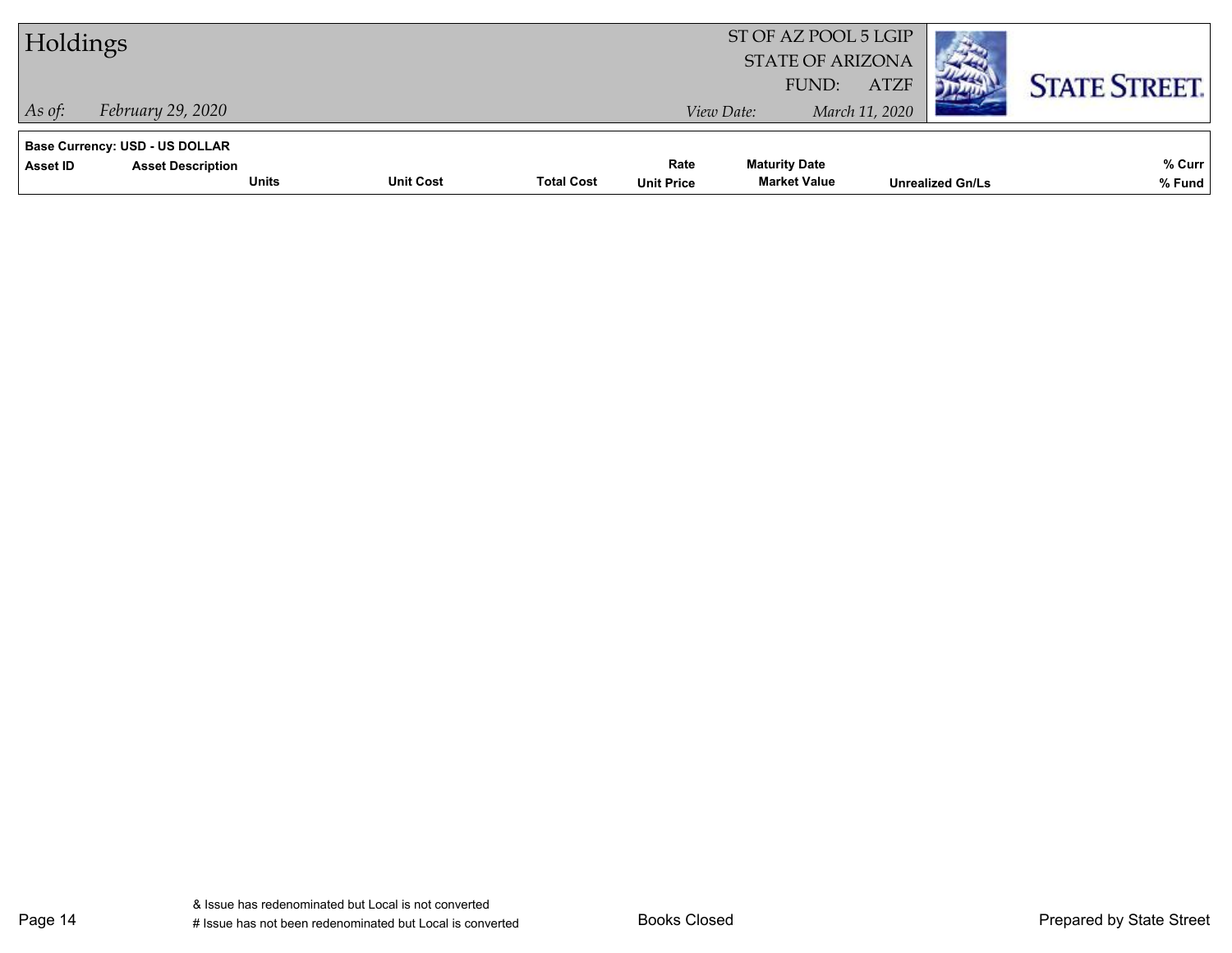| Holdings                              |                                          |      |                  |                   |                           | ST OF AZ POOL 5 LGIP<br><b>STATE OF ARIZONA</b><br><b>ATZF</b><br>FUND: |                |                         | <b>STATE STREET.</b> |
|---------------------------------------|------------------------------------------|------|------------------|-------------------|---------------------------|-------------------------------------------------------------------------|----------------|-------------------------|----------------------|
| $\vert$ As of:                        | February 29, 2020                        |      |                  |                   |                           | View Date:                                                              | March 11, 2020 |                         |                      |
| <b>Base Currency: USD - US DOLLAR</b> |                                          |      |                  |                   |                           |                                                                         |                |                         |                      |
| <b>Asset ID</b>                       | <b>Asset Description</b><br><b>Units</b> |      | <b>Unit Cost</b> | <b>Total Cost</b> | Rate<br><b>Unit Price</b> | <b>Maturity Date</b><br><b>Market Value</b>                             |                | <b>Unrealized Gn/Ls</b> | % Curr<br>% Fund     |
| <b>FUND Total</b>                     |                                          |      |                  |                   |                           |                                                                         |                |                         |                      |
| Original Face:                        | 1,682,437,312.900<br>86,750,000.000      | Base |                  | 1,679,243,381.84  |                           | 1,679,317,680.66                                                        |                | 74.298.82               | 100.00               |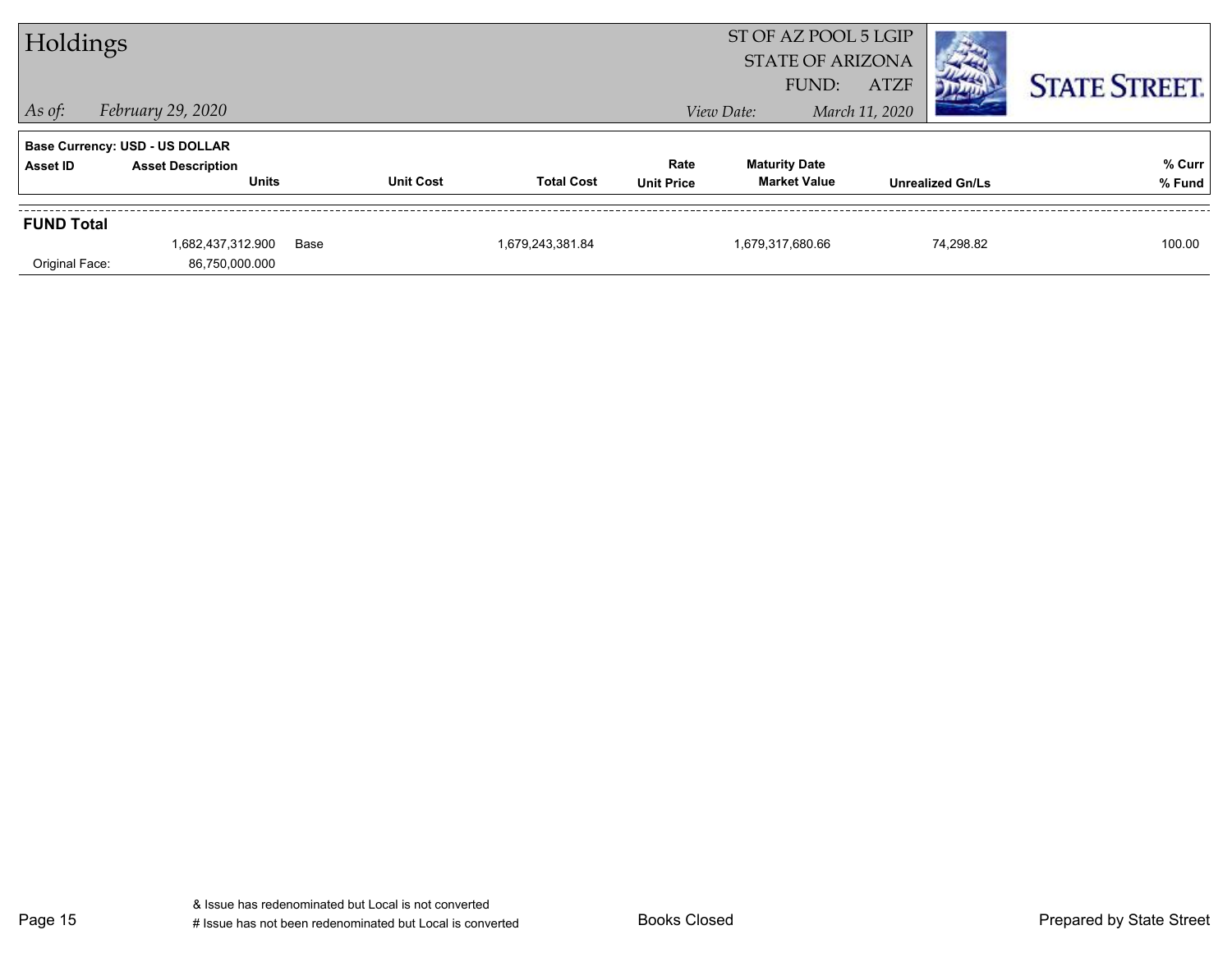# Holdings

## Currency Summary

*As of: February 29, 2020*

#### ST OF AZ POOL 5 LGIP STATE OF ARIZONAATZF FUND:



*View Date:March 11, 2020*

#### **Base Currency:USD - US DOLLAR**

|                        |                   |       |                   |                     |        | % Currency              |                          |                           |
|------------------------|-------------------|-------|-------------------|---------------------|--------|-------------------------|--------------------------|---------------------------|
|                        | <b>Units</b>      |       | <b>Total Cost</b> | <b>Market Value</b> | % Fund | <b>Unreal Sec Gn/Ls</b> | <b>Unreal Curr Gn/Ls</b> | <b>Total Unreal Gn/Ls</b> |
| <b>US DOLLAR</b>       |                   |       |                   |                     |        |                         | Exchange Rate:           | 1.000000                  |
| <b>CASH</b>            |                   |       |                   |                     |        |                         |                          |                           |
|                        | $-15,593.680$     | Local | $-15,593.68$      | $-15,593.68$        | 0.00   | 0.00                    |                          | 0.00                      |
|                        |                   | Base  | $-15,593.68$      | $-15,593.68$        | 0.00   | 0.00                    | 0.00                     | 0.00                      |
| <b>CASH EQUIVALENT</b> |                   |       |                   |                     |        |                         |                          |                           |
|                        | 1,559,324,417.600 | Local | 1,556,366,828.44  | 1,556,366,828.44    | 92.68  | 0.00                    |                          | 0.00                      |
|                        |                   | Base  | 1,556,366,828.44  | 1,556,366,828.44    | 92.68  | 0.00                    | 0.00                     | 0.00                      |
| <b>FIXED INCOME</b>    |                   |       |                   |                     |        |                         |                          |                           |
|                        | 123,128,488.980   | Local | 122,892,147.08    | 122,966,445.90      | 7.32   | 74,298.82               |                          | 74,298.82                 |
| Original Face:         | 86,750,000.000    | Base  | 122,892,147.08    | 122,966,445.90      | 7.32   | 74,298.82               | 0.00                     | 74,298.82                 |
| <b>US DOLLAR Total</b> |                   |       |                   |                     |        |                         |                          |                           |
|                        | 1,682,437,312.900 | Local | 1,679,243,381.84  | 1,679,317,680.66    | 100.00 | 74,298.82               |                          | 74,298.82                 |
| Original Face:         | 86,750,000.000    | Base  | 1,679,243,381.84  | 1,679,317,680.66    | 100.00 | 74,298.82               | 0.00                     | 74,298.82                 |
| <b>FUND Total</b>      |                   |       |                   |                     |        |                         |                          |                           |
|                        | 1,682,437,312.900 | Base  | 1,679,243,381.84  | 1,679,317,680.66    | 100.00 | 74,298.82               | 0.00                     | 74,298.82                 |
| Original Face:         | 86,750,000.000    |       |                   |                     |        |                         |                          |                           |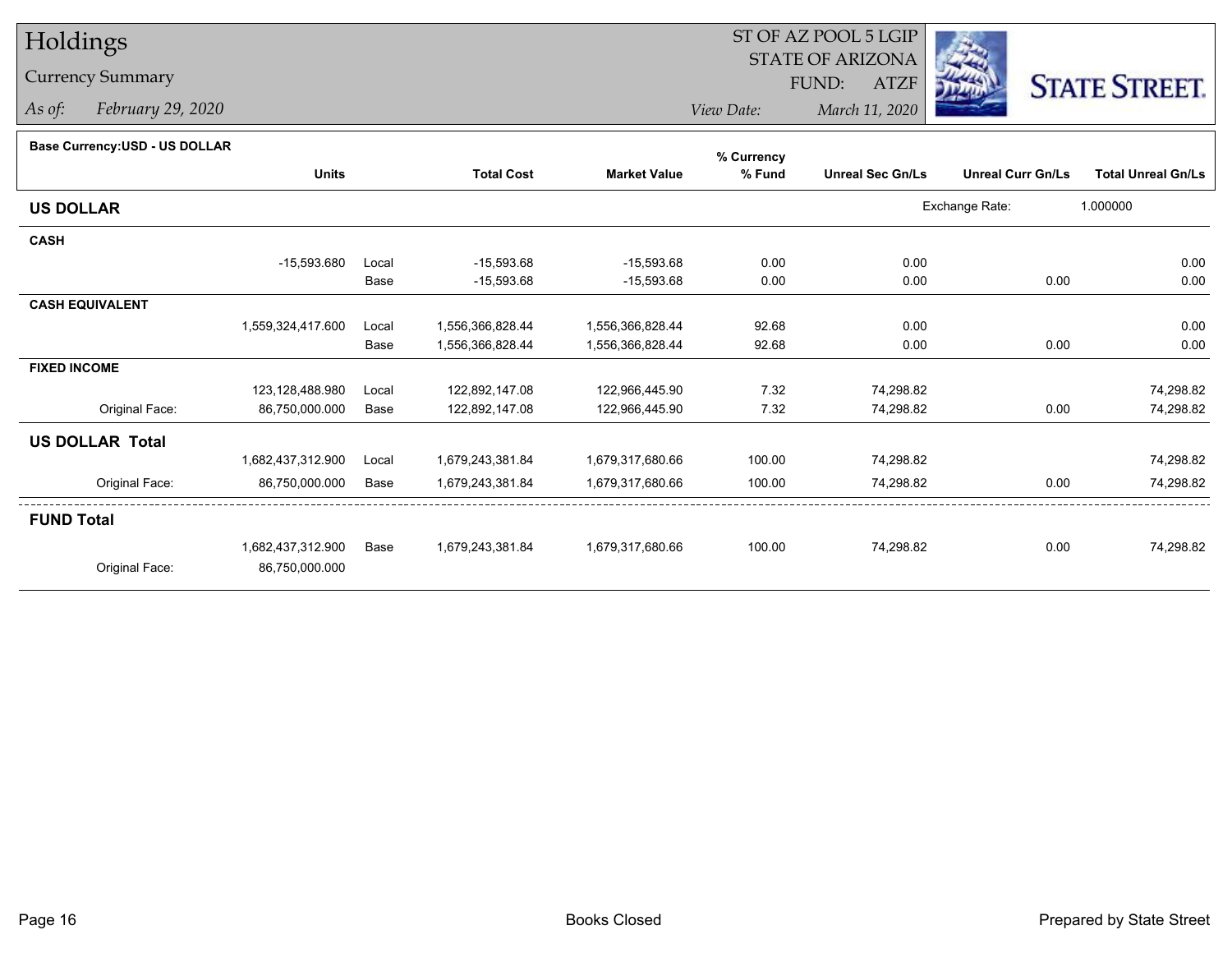| Holdings             |                                       |                   |                     | ST OF AZ POOL 5 LGIP<br><b>STATE OF ARIZONA</b> |                         |                          |                           |  |
|----------------------|---------------------------------------|-------------------|---------------------|-------------------------------------------------|-------------------------|--------------------------|---------------------------|--|
| <b>Asset Summary</b> |                                       |                   |                     |                                                 | FUND:<br><b>ATZF</b>    |                          | <b>STATE STREET.</b>      |  |
| As of:               | February 29, 2020                     |                   |                     | View Date:                                      | March 11, 2020          |                          |                           |  |
|                      | <b>Base Currency: USD - US DOLLAR</b> |                   |                     |                                                 |                         |                          |                           |  |
|                      | <b>Units</b>                          | <b>Total Cost</b> | <b>Market Value</b> | % Fund                                          | <b>Unreal Sec Gn/Ls</b> | <b>Unreal Curr Gn/Ls</b> | <b>Total Unreal Gn/Ls</b> |  |
| <b>CASH</b>          |                                       |                   |                     |                                                 |                         |                          |                           |  |
| <b>US DOLLAR</b>     | $-15,593.680$                         | $-15,593.68$      | $-15,593.68$        | 0.00                                            | 0.00                    | 0.00                     | 0.00                      |  |
| <b>CASH Total</b>    | $-15,593.680$                         | $-15,593.68$      | $-15,593.68$        | 0.00                                            | 0.00                    | 0.00                     | 0.00                      |  |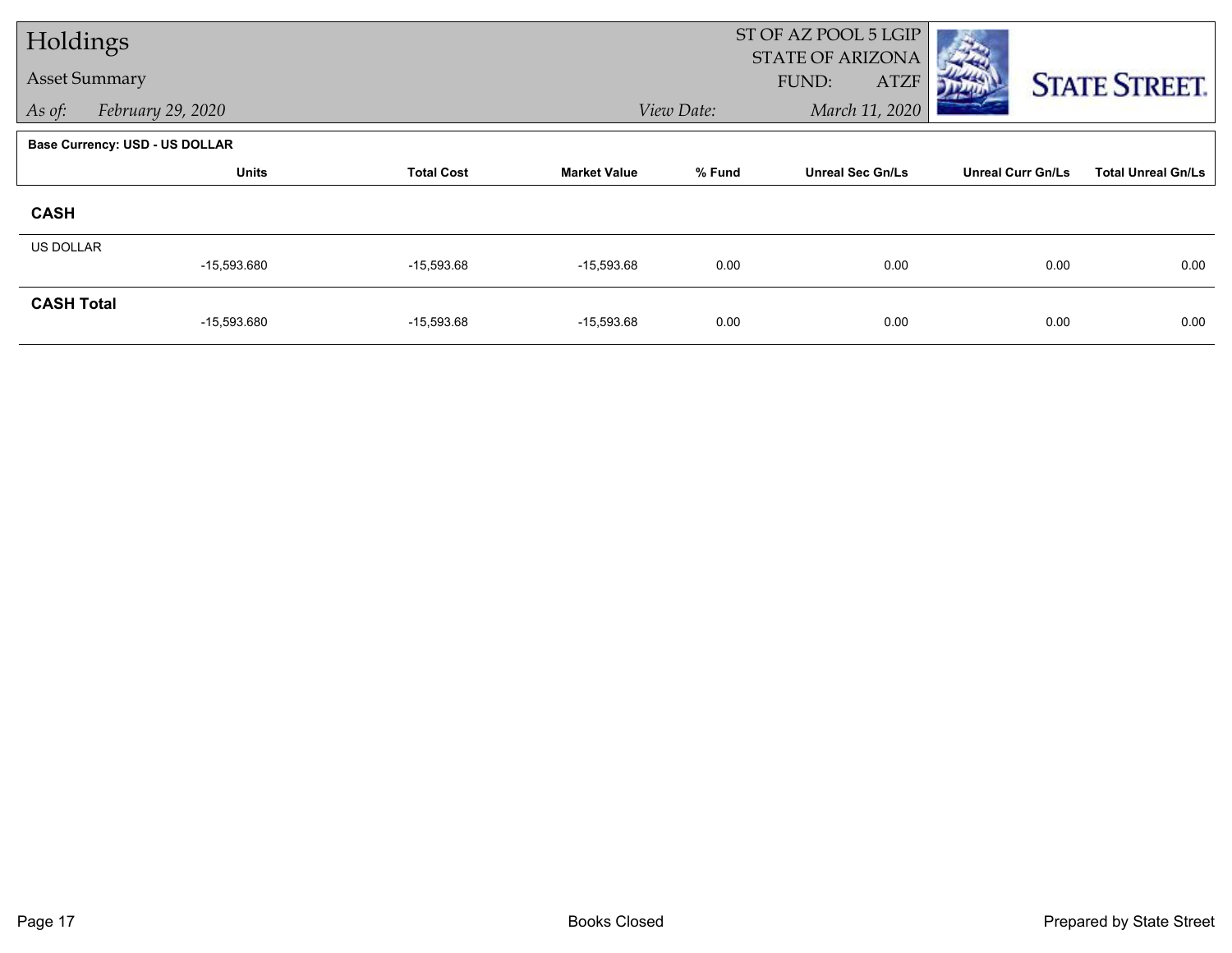| Holdings             |                                                   |                   |                     |            | ST OF AZ POOL 5 LGIP<br><b>STATE OF ARIZONA</b> |                          |                           |  |
|----------------------|---------------------------------------------------|-------------------|---------------------|------------|-------------------------------------------------|--------------------------|---------------------------|--|
| <b>Asset Summary</b> |                                                   |                   |                     |            | FUND:<br><b>ATZF</b>                            |                          | <b>STATE STREET.</b>      |  |
| As of:               | February 29, 2020                                 |                   |                     | View Date: | March 11, 2020                                  |                          |                           |  |
|                      | <b>Base Currency: USD - US DOLLAR</b>             |                   |                     |            |                                                 |                          |                           |  |
|                      | <b>Units</b>                                      | <b>Total Cost</b> | <b>Market Value</b> | % Fund     | <b>Unreal Sec Gn/Ls</b>                         | <b>Unreal Curr Gn/Ls</b> | <b>Total Unreal Gn/Ls</b> |  |
|                      | <b>CASH EQUIVALENT</b>                            |                   |                     |            |                                                 |                          |                           |  |
| US DOLLAR            |                                                   |                   |                     |            |                                                 |                          |                           |  |
|                      | 1,559,324,417.600                                 | 1,556,366,828.44  | 1,556,366,828.44    | 92.68      | 0.00                                            | 0.00                     | 0.00                      |  |
|                      | <b>CASH EQUIVALENT Total</b><br>1,559,324,417.600 | 1,556,366,828.44  | 1,556,366,828.44    | 92.68      | 0.00                                            | 0.00                     | 0.00                      |  |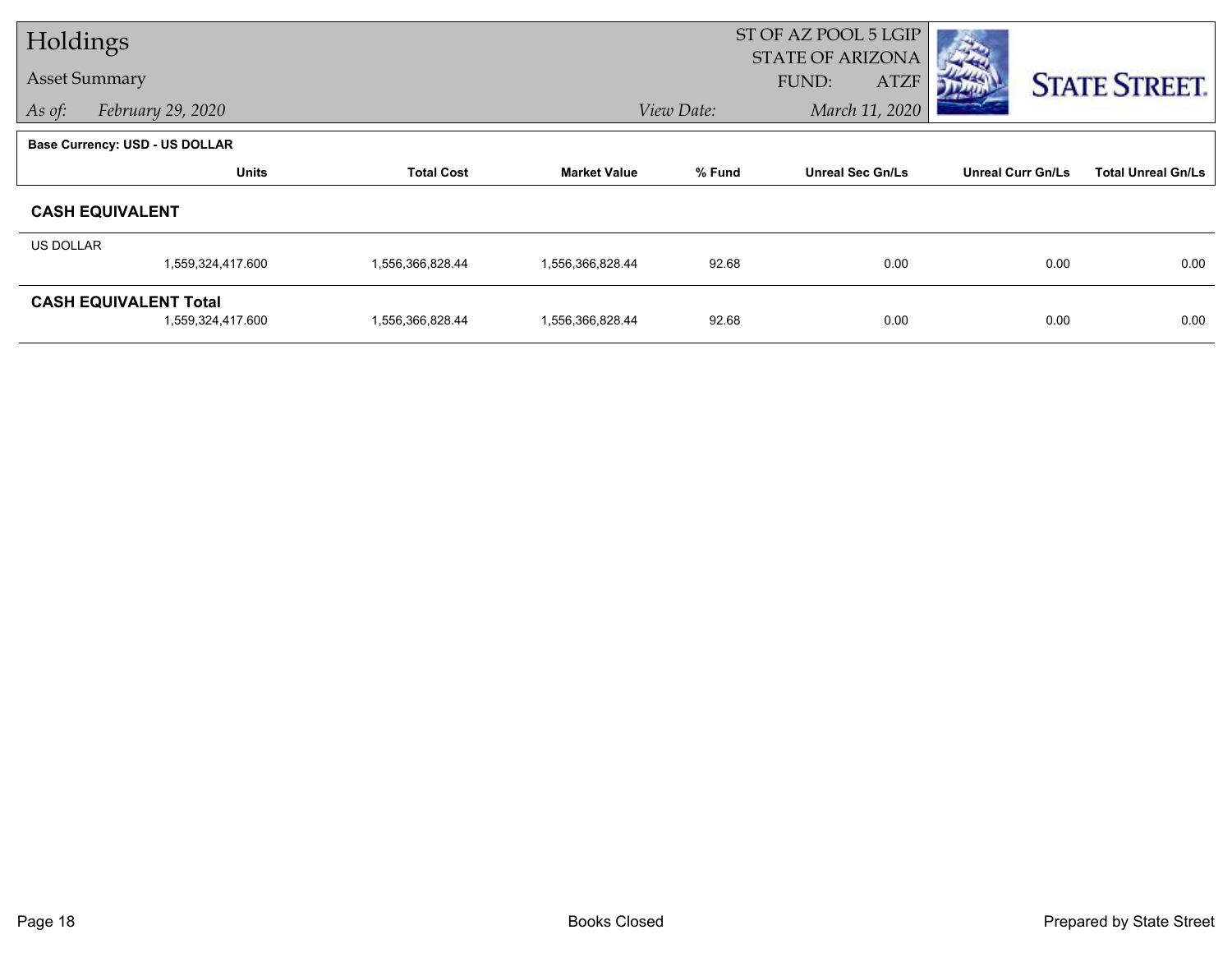| Holdings                  |                                       |                   |                     | ST OF AZ POOL 5 LGIP<br><b>STATE OF ARIZONA</b> |                             |                          |                           |  |
|---------------------------|---------------------------------------|-------------------|---------------------|-------------------------------------------------|-----------------------------|--------------------------|---------------------------|--|
| <b>Asset Summary</b>      |                                       |                   |                     |                                                 | <b>ATZF</b><br><b>FUND:</b> |                          | <b>STATE STREET.</b>      |  |
| As of:                    | February 29, 2020                     |                   |                     | View Date:                                      | March 11, 2020              |                          |                           |  |
|                           | <b>Base Currency: USD - US DOLLAR</b> |                   |                     |                                                 |                             |                          |                           |  |
|                           | <b>Units</b>                          | <b>Total Cost</b> | <b>Market Value</b> | % Fund                                          | <b>Unreal Sec Gn/Ls</b>     | <b>Unreal Curr Gn/Ls</b> | <b>Total Unreal Gn/Ls</b> |  |
|                           | <b>FIXED INCOME</b>                   |                   |                     |                                                 |                             |                          |                           |  |
| US DOLLAR                 |                                       |                   |                     |                                                 |                             |                          |                           |  |
|                           | 123,128,488.980                       | 122,892,147.08    | 122,966,445.90      | 7.32                                            | 74,298.82                   | 0.00                     | 74,298.82                 |  |
| <b>FIXED INCOME Total</b> |                                       |                   |                     |                                                 |                             |                          |                           |  |
|                           | 123,128,488.980                       | 122,892,147.08    | 122,966,445.90      | 7.32                                            | 74,298.82                   | 0.00                     | 74,298.82                 |  |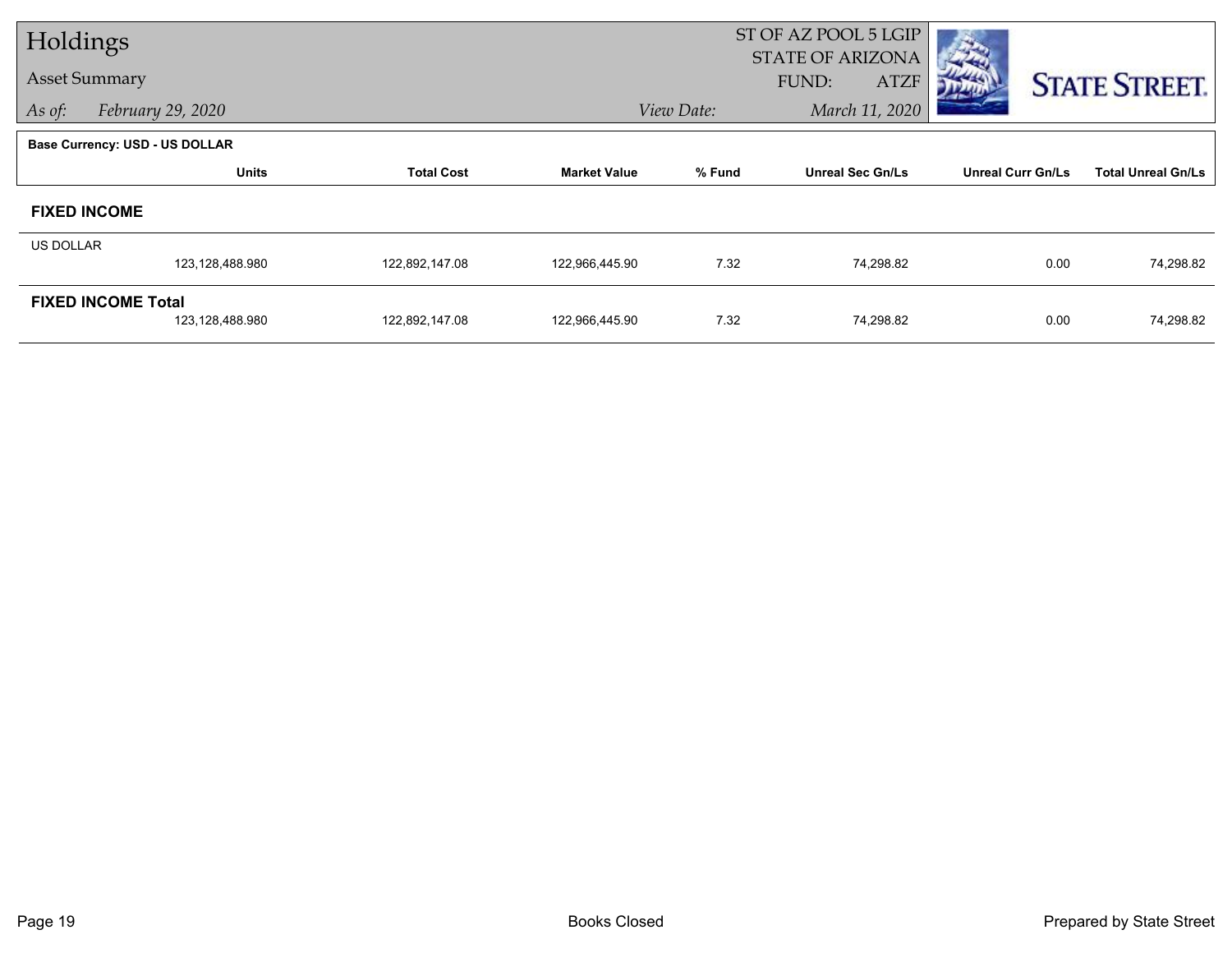| Holdings          |                                       |                   |                     | ST OF AZ POOL 5 LGIP<br><b>STATE OF ARIZONA</b> |                         |                          |                           |
|-------------------|---------------------------------------|-------------------|---------------------|-------------------------------------------------|-------------------------|--------------------------|---------------------------|
|                   | <b>Asset Summary</b>                  |                   |                     |                                                 | FUND:<br><b>ATZF</b>    |                          | <b>STATE STREET.</b>      |
| As of:            | February 29, 2020                     |                   |                     | View Date:                                      | March 11, 2020          |                          |                           |
|                   | <b>Base Currency: USD - US DOLLAR</b> |                   |                     |                                                 |                         |                          |                           |
|                   | <b>Units</b>                          | <b>Total Cost</b> | <b>Market Value</b> | % Fund                                          | <b>Unreal Sec Gn/Ls</b> | <b>Unreal Curr Gn/Ls</b> | <b>Total Unreal Gn/Ls</b> |
| <b>FUND Total</b> |                                       |                   |                     |                                                 |                         |                          |                           |
|                   | 1,682,437,312.900                     | 1.679.243.381.84  | 1.679.317.680.66    | 100.00                                          | 74.298.82               | 0.00                     | 74,298.82                 |